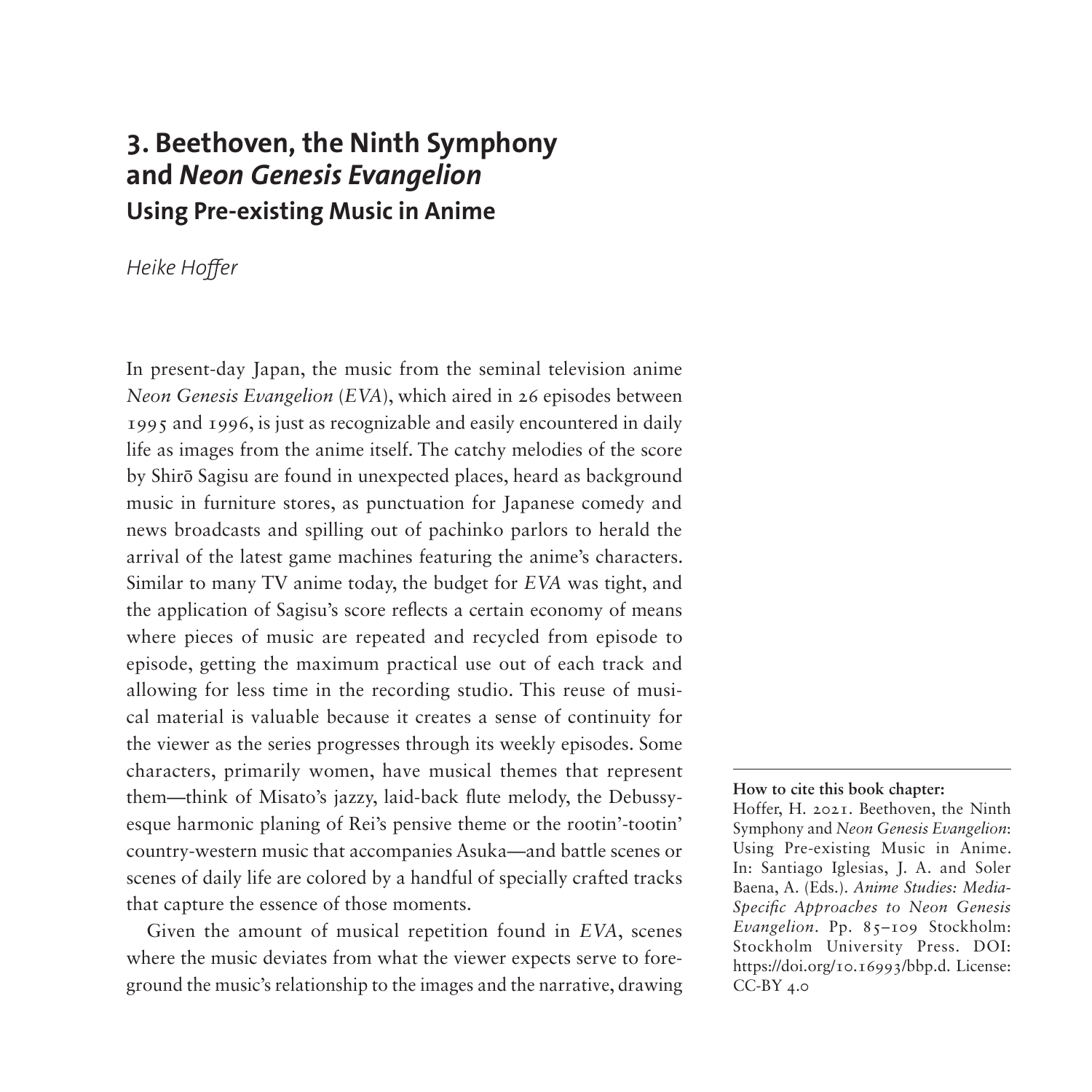attention to these new connections. This process is what makes the 24th episode of *EVA* so remarkable in its use of only a single musical idea in the entire episode, the fourth movement from Ludwig van Beethoven's Ninth Symphony, colloquially referred to as the "Ode to Joy" after the name of Friedrich Schiller's poem that serves as the textual basis for the movement. *EVA* director Hideaki Anno's choice to select a mode of presentation that would highlight one of the most well-known pieces in the repertoire of Western classical music raises many questions: Why did Anno choose a piece of pre-existing music rather than having his staff composer Shirō Sagisu write something new for that episode? Why did Anno choose Beethoven's Ninth Symphony rather than the Third or the Fifth or a symphony by a different composer? Is there a connection between the Ninth Symphony and the Japanese audience for whom *EVA* was originally intended? How can this meaning-laden combination of music and images be interpreted from an audience-oriented perspective? Before attempting an analysis of the musical, cultural and cinematic elements found in the 24th episode of *EVA*, two levels of groundwork need to be laid: the first placing Beethoven and the Ninth Symphony in the context of modern Japan; and the second defining the interpretive and expressive issues that a director must consider when using a piece of pre-existing music in anime.

#### **Beethoven in Context**

Since Beethoven's death in 1827, most people in Europe and North America have possessed a basic familiarity with the composer's primary traits, having learned about him through school music classes, youth orchestra programs, television shows or even feature-length films (Yang 2014). Beethoven's well-known portrait, painted by Joseph Karl Stieler in 1820, captures his demeanor perfectly, depicting a scowling man with unkempt hair wearing a dark suit coat, a crisp white shirt and a red scarf, balancing a writing pen in his hand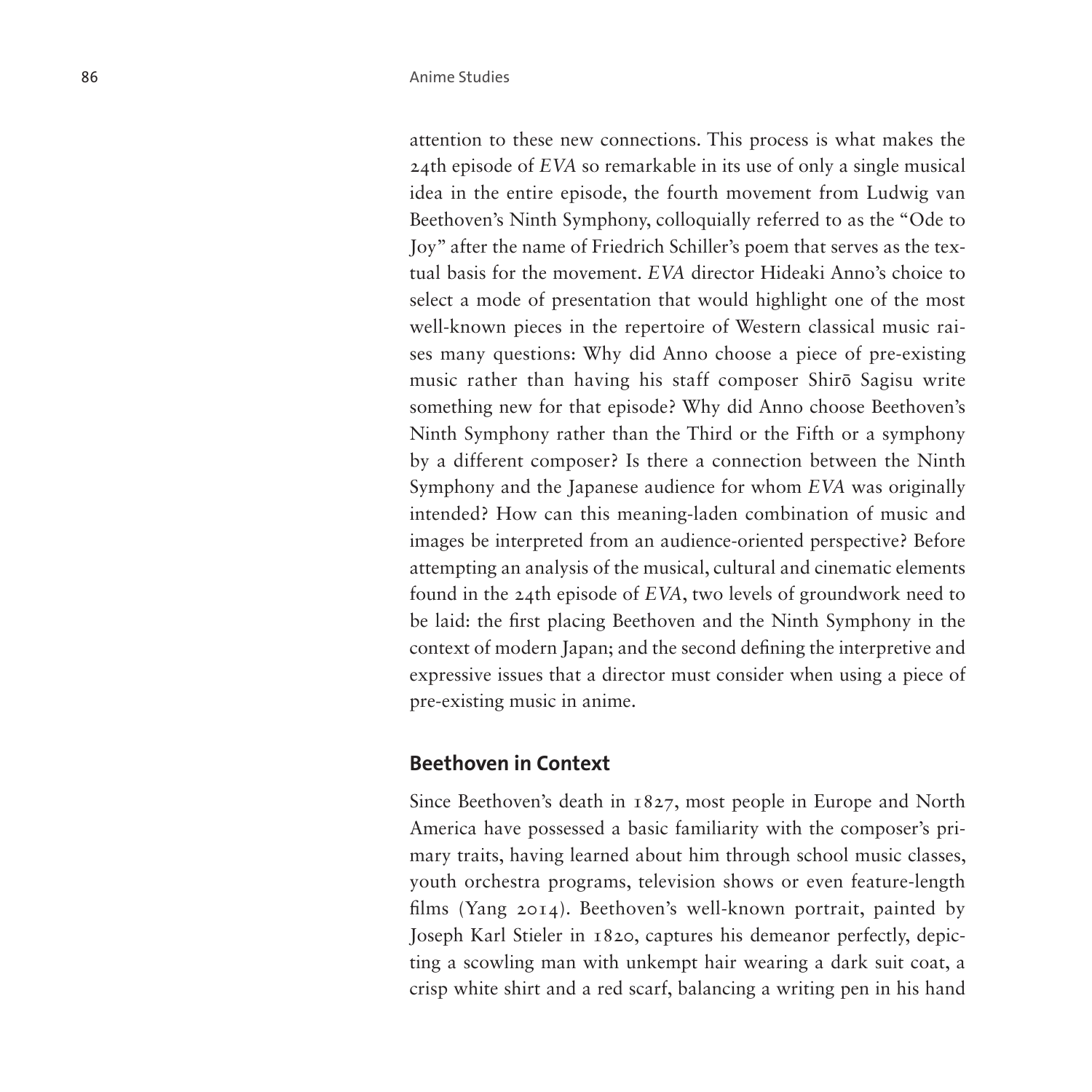poised over the manuscript score of his *Missa Solemnis*. This portrait was Beethoven's personal favorite of the many likenesses produced in his lifetime, and he regularly had prints of it made to distribute to his admirers. Most notable in Stieler's portrayal is the composer's wild hair, which he refused to cover with the tightly curled wigs that were part of formal attire in 18th-century Vienna. This rebellious spirit, found both in his tumultuous life and in his adventurous music, was one of the composer's most admired traits and became the subject of many apocryphal tales. His lack of a wife or children, his failed romance with the mysterious Immortal Beloved and his struggles to conceal his deafness all contributed to Beethoven's image as a suffering artist, a mindset of self-sacrifice reinforced by his famous words from the *Heiligenstadt Testament* of 1802, in which he wrote:

But what a humiliation for me when someone standing next to me heard a flute in the distance and I heard nothing, or someone standing next to me heard a shepherd singing and again I heard nothing. Such incidents drove me almost to despair; a little more of that and I would have ended my life – it was only my art that held me back. Ah, it seemed to me impossible to leave the world until I had brought forth all that I felt was within me. So I endured this wretched existence . . . (cited in Fisk & Nichols 1997: 59)

The premiere of the Ninth Symphony on 7 May 1824 in Vienna marked the pinnacle of Beethoven's compositional achievements, containing a utopian vision of hope for mankind. The high point of the symphony was the fourth movement, a massive setting of Schiller's popular ode *An die Freude*—with a few textual additions by Beethoven himself—composed for an expanded orchestra with a full chorus and four vocal soloists. Adding words to the instrumental genre of the symphony was a new idea that came as a revelation to audiences at the premiere, and Schiller's text about brotherhood and human achievement was an ideal choice that resonated strongly with the citizens of Vienna in the decade following the Napoleonic Wars.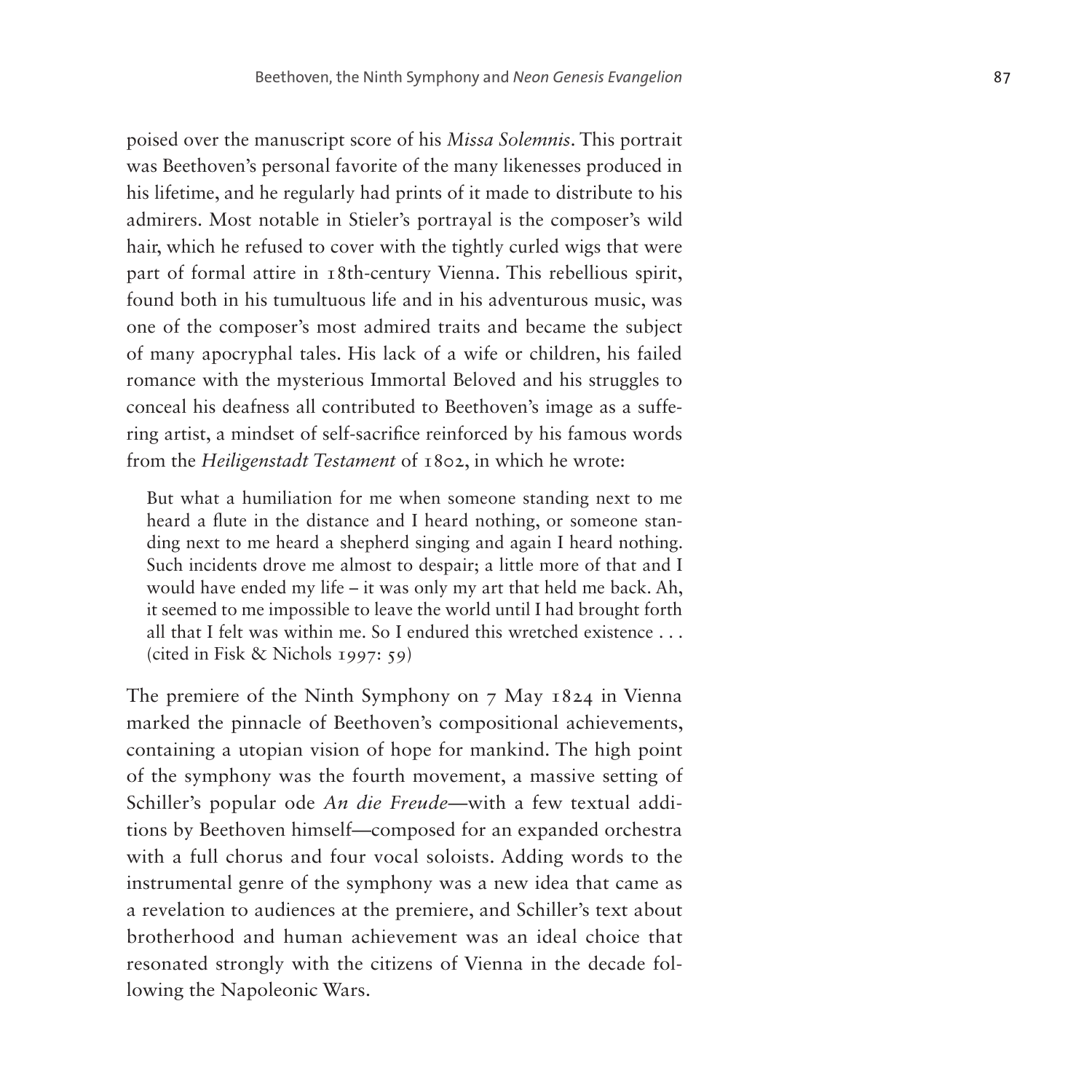Beethoven's legacy was transformed during the Romantic era, elevating him to the position of the ultimate creative master whose utter devotion to his art was to be emulated by anyone claiming to be an artist themselves. His superhuman persona was furthered by numerous biographical recountings of his life—some more reliable than others—that appealed to a broad general public, most notably Alexander Wheelock Thayer's *Life of Beethoven*, a multi-volume set written in the 1860s and 1870s, and later Romain Rolland's *Beethoven the Creator* from 1903. This god-like image of Beethoven was introduced to Japan during the period of rapid modernization that characterized the early Meiji era, when Japanese leaders invited European and American experts into the country to overhaul many aspects of Japanese life and society (Wade 2014). As part of this push to modernize, prominent German music professors were installed in newly founded music universities, where they imparted an immense respect for German music to their Japanese students—a respect that remains today (Galliano 2002: 40–42). At the primary level, Japanese compulsory education for children was modified to mirror Western pedagogical models. Music became a required subject nationwide and didactic school singing books were created that included pieces drawn from a variety of sources, containing mostly European and American traditional music and themes from masterpieces of Western classical music that were fitted with newly written Japanese lyrics, as well as a handful of Japanese folk melodies set to a tonal harmonic accompaniment, all designed to expose Japanese children to the sound of Western classical music from an early age (Eppstein 1994). Modern versions of these singing books continue to form the cornerstone of Japanese musical education today, with the "Ode to Joy" still featuring prominently among the hand-picked repertoire.

Of all the Western classical composers, Beethoven is treated with a special reverence in Japan, largely due to the national phenomenon of listening to and performing the Ninth Symphony (Jp. *Daiku*) as part of the celebratory period leading up to the New Year. This music,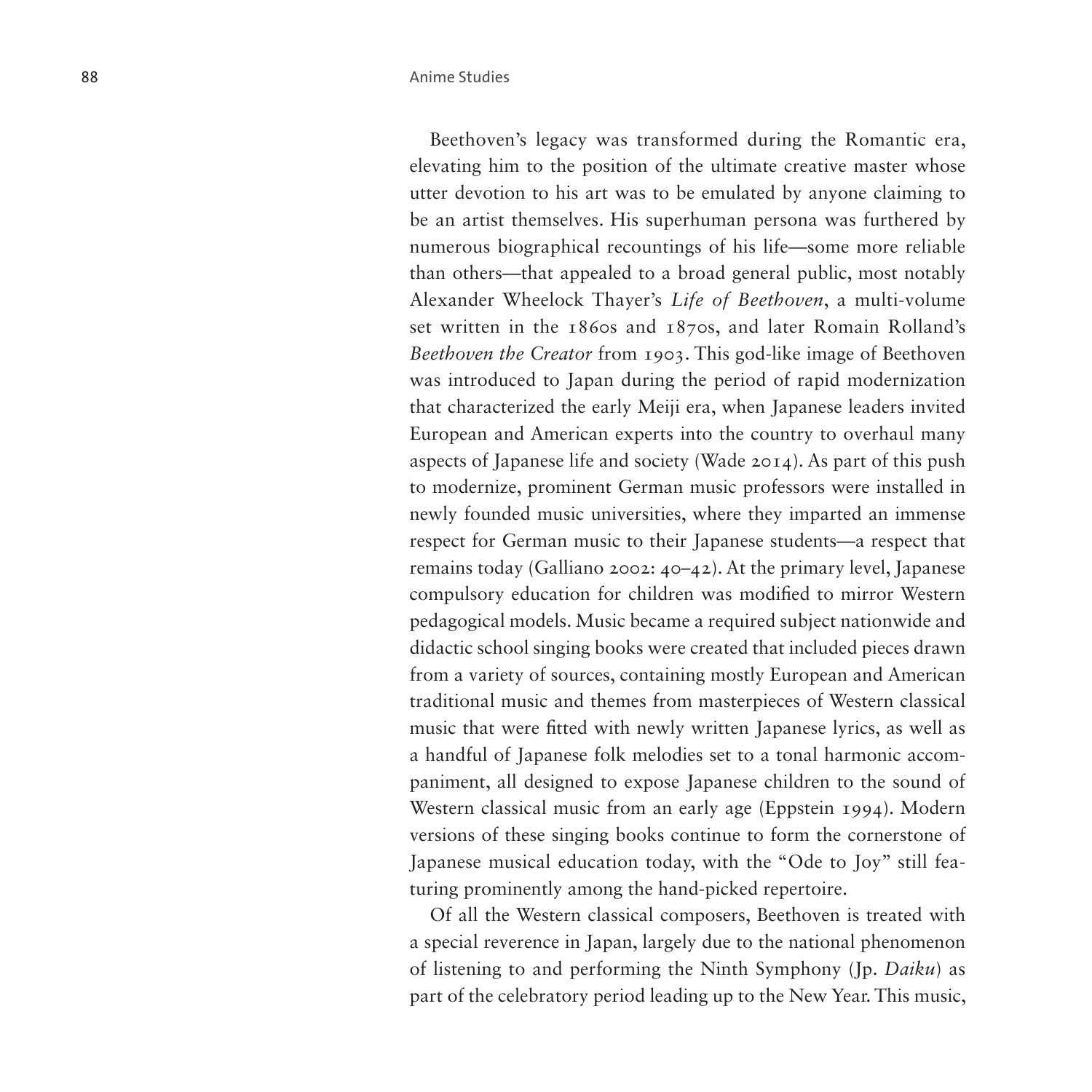especially the "Ode to Joy" movement, has become deeply intertwined with notions of self-betterment connected to the New Year, which in Japan is traditionally considered to be an important time of rebirth and renewal spent with close family and friends. Speaking to the *New York Times*, Naoyuki Miura, long-time Artistic Director of the New York-based association Music from Japan, explained: "For Japanese, listening to Beethoven's Ninth at the end of the year is a semi-religious experience. People feel they have not completed the year spiritually until they hear it" (cited in Weisman 1990: 13). Miura is definitely excessive in his description, but it is true that the "Ode to Joy" serves as an important aural marker of the holiday season, similar to the role of Christmas songs heard in many Western countries. The *Daiku* is broadcast on television and radio shows, while the "Ode to Joy" accompanies commercials, sounds through the speaker systems in public areas, and plays in shopping malls, convenience stores and supermarkets, making for a pervasive presentation that continually reminds listeners of the imminent arrival of the New Year, with its themes of rejuvenation and personal transformation.

One particularly unique feature of Japan's New Year season is the tradition of amateur choirs giving performances of the *Daiku* during the month of December, a group activity that has been well documented in the works of Kerry Candaele (2013), Eddie Chang (2007, 2009) and Michel Wasserman (2006). Although concerts featuring the Ninth Symphony can be confirmed as having been held in Japan as far back as World War I, its current form as an end-of-year staple originated primarily in the 1980s, a time of affluence in Japan due to the bubble economy when many professional orchestras, community music groups and state-of-the-art concert halls were founded. The *Daiku* can be performed year round, but the vast majority of concerts occur during the last two weeks of December, with the frequency of performances numbering well into the hundreds across the country. Concert halls nationwide are booked solid for these events, and venues in large cities may host as many as four per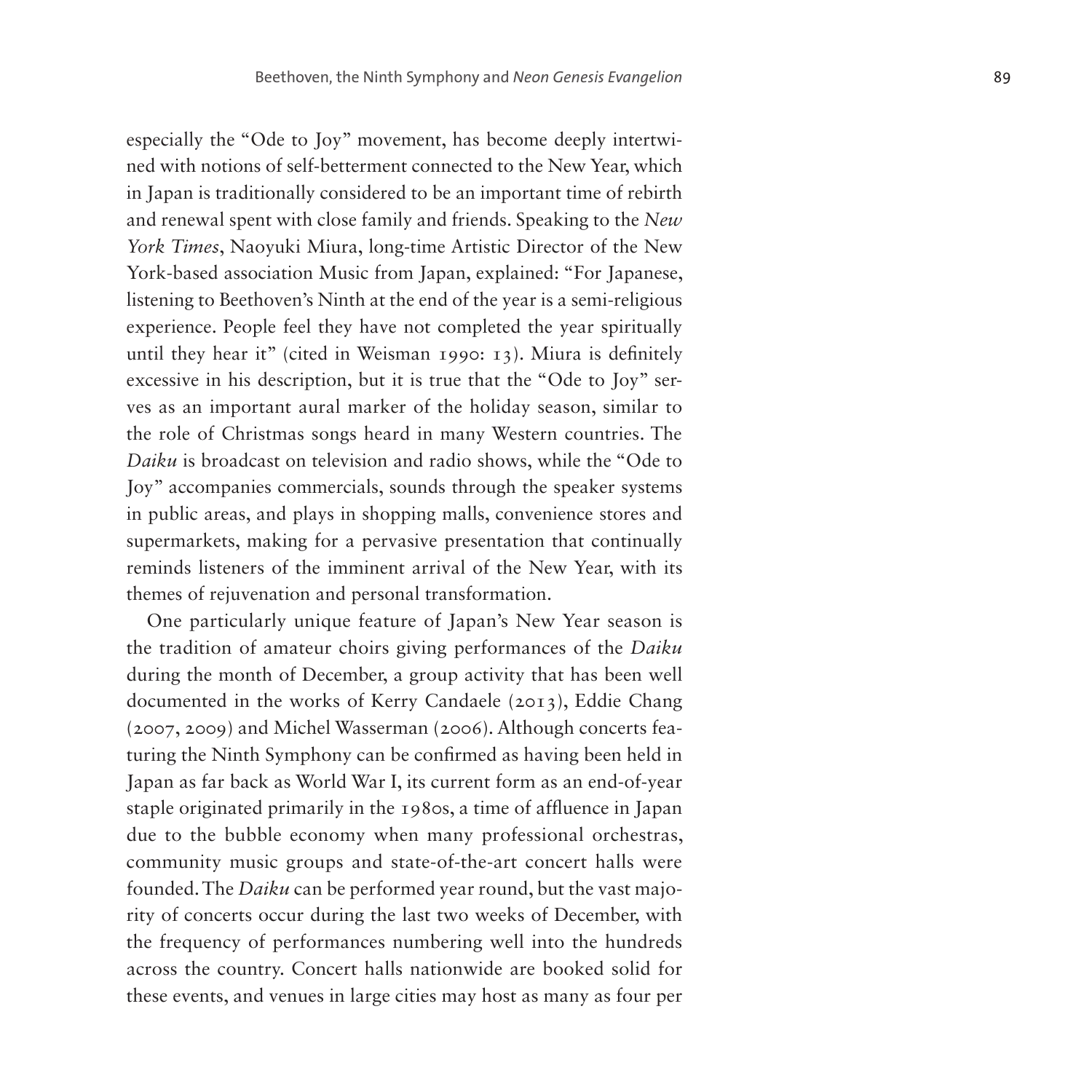day, each given by a different ensemble. Certain *Daiku* concerts are especially famous for their larger-than-life presentation, particularly the Suntory *Daiku* in Osaka, which boasts a chorus of a staggering 10,000 members, and the slightly smaller Sumida Ward *Daiku* in Tokyo, with an impressive 5,000 singers. *Daiku* concerts are usually spectacular affairs organized by large corporations, local governments or amateur choral groups, who frequently join forces to share the expenses of renting a hall and hiring a professional orchestra and soloists. Choir members are predominantly non-professional volunteers who come from a wide range of ages and socio-economic backgrounds, making the complement of the Japanese *Daiku* quite different from the Ninth Symphony, which is a piece reserved for professionals in the Western performance context. Choristers choose to participate in *Daiku* concerts for many different reasons, but there are two overarching ideas that serve as their primary motivation. First, singers perceive a close connection between Schiller's jubilant lyrics and the festive celebrations of the approaching holiday, heightening the joyful atmosphere of the New Year season. Second, chorus members feel that singing Beethoven, who overcame substantial personal struggles to write enduring masterpieces, will give them the inner strength to overcome their own troubles in the coming year. Learning the difficult music and memorizing the complicated German text is seen as a short-term challenge that the choristers conquer together by encouraging and supporting one another, believing that withstanding these difficulties and working as a team will be a catalyst for success in their future goals. As choir director Yutaka Tomizawa told *The Japan Times*:

Of course there are many choral works we could do . . . But there's nothing like the Ninth. It seems impossible for amateurs to sing, but Beethoven casts a spell on you. Many start off thinking, 'I can't do this,' but then other members urge them to try harder, and working together they get it done. The feeling of accomplishment is sublime. (cited in Brasor 2010: n.p.)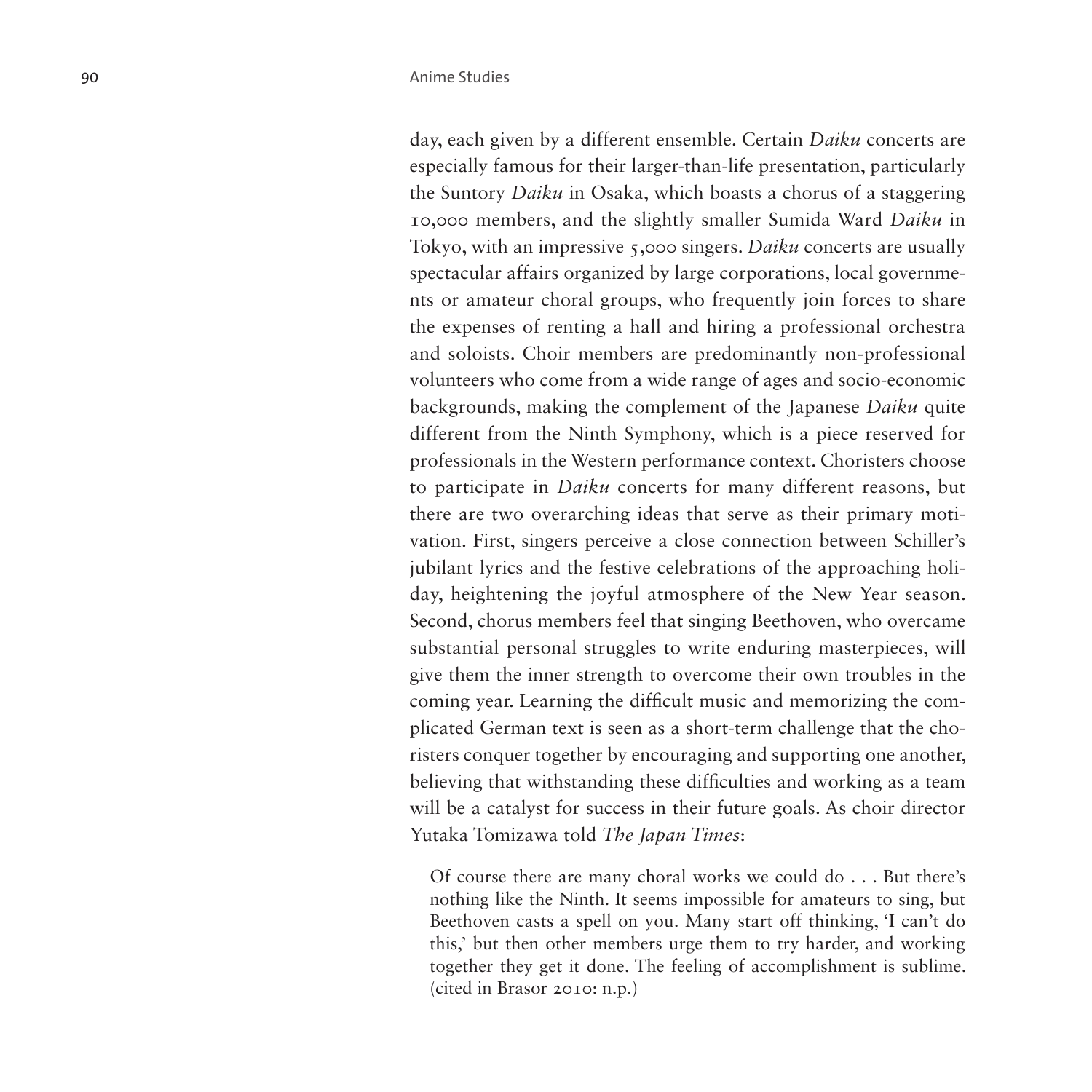It is this fighting spirit that *Daiku* singers want to channel into their own activities, drawing on Beethoven's example to overcome hardships in both the musical arena and in their personal lives.

In Japan, the "Ode to Joy" carries a strong aural reminder of the festive end-of-year celebrations, but also evokes themes of personal rejuvenation connected to the New Year and serves as an anthem to hard work, dedication to self-betterment and achieving success by relying on the mutual support of others who are also struggling in their own way. Modern Japanese are definitely familiar with the formidable image of Beethoven and the Ninth Symphony present in the Western historical context, but they also think of Beethoven in a more personal, intimate way as a composer whose music they sang from their school songbooks with their classmates and whose admirable ability to surmount his individual hardships can provide inspiration for overcoming the trials of daily life.

### **The Strengths and Weaknesses of Pre-existing Music**

There is no doubt that the musical score of an anime exerts a powerful influence on the images and narrative, forming an integral part of the viewer's experience. This impression is heightened when directors choose to include a piece of pre-existing music as part of the score, creating a wide variety of interpretive and expressive perspectives that must be considered carefully in relation to how the music is understood by the viewer. Claudia Gorbman describes the use of pre-existing music in Western film as the director's attempt to create "a point of experience for the spectator" (1987: 2), a cinematic moment that is memorable, unique and imbued with powerful expressive meaning. The ways in which pre-existing music can influence a scene are greatly dependent on factors stemming from the viewpoint of both the director and the viewer, inspiring many possible interpretations in the complex counterpoint between music and image. Gorbman has outlined three distinct ways in which music functions to create meaning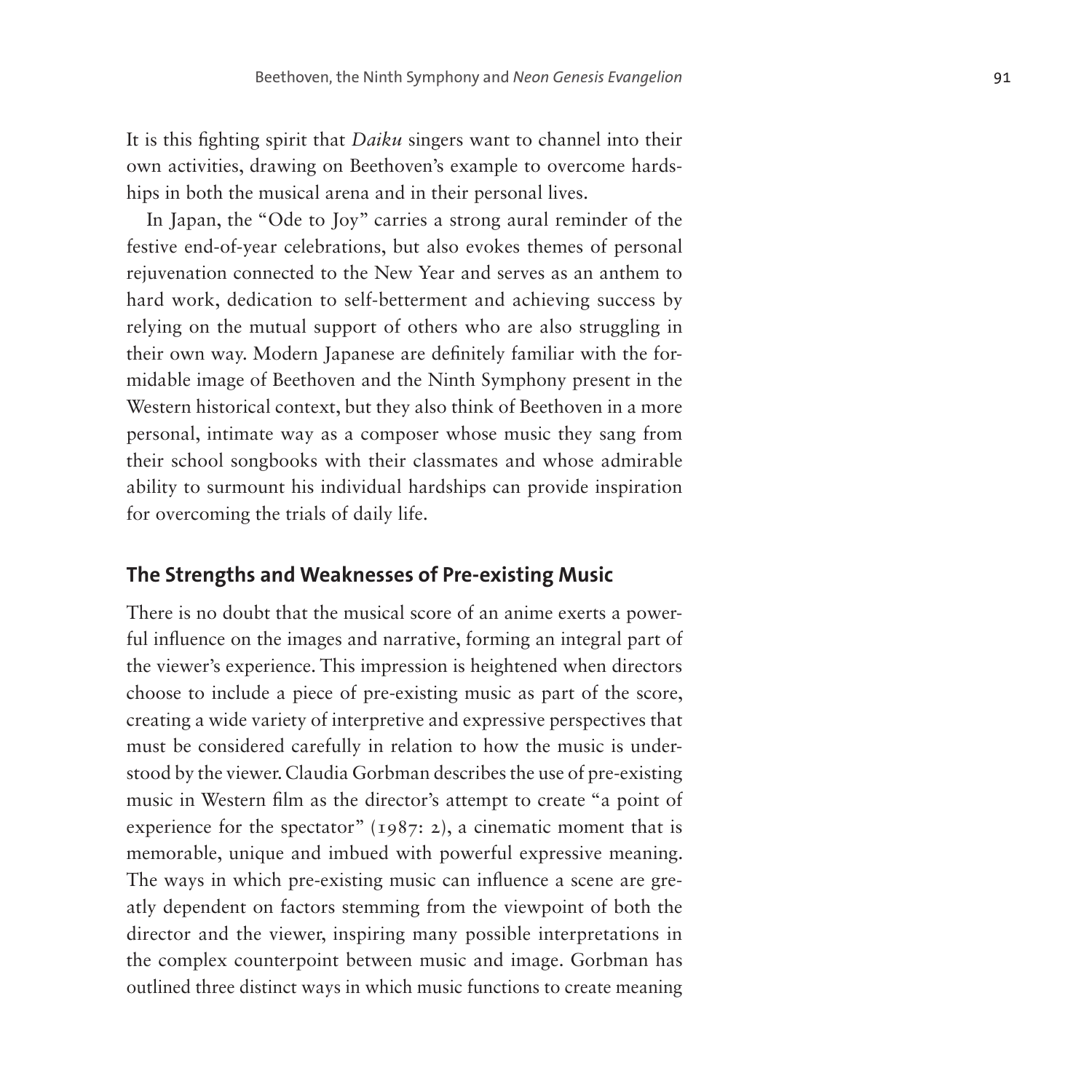in film, methods that can also be applied to anime  $(1987: 13)$ . First, meaning is generated through purely musical codes, the vocabulary and syntax of musical discourse. These include tonality, tempo, key, meter, structure, form, orchestration and other elements. At the risk of oversimplifying, is the music fast or slow, loud or soft, happy or sad, elaborate or simple, and how do these elements interact with what appears on the screen? These components can be observed and analyzed directly from the printed score, but are most often acquired through direct listening in the case of anime because the original scores are not available in archives or commercially. Second, meaning can come from recognizing cultural musical codes, which stem from the viewer's reactions to the music based on their own particular cultural conventions (Anderson 2016). Viewers understand what types of music are appropriate or inappropriate for certain settings, know which music represents high-class or low-class values, can identify music that represents other time periods or a stereotyped view of another culture or social group and so on. Third, meaning comes from cinematic musical codes that govern the interaction between music and image based on the conventions of visual media. For example, music is impacted by techniques of sound editing and image editing, the necessity to prioritize the dialogue, the manner in which the position of the sound source is understood spatially and many other factors. These three forms of meaning-making work together to influence the viewer's interpretation of anime's music, images and narrative.

When pre-existing music appears in anime, it almost always exists alongside the images as an equal, not as a subordinate in the manner of the original score. This comment is not meant to belittle the role of the original score in the experience of watching anime, but to convey that original scores are often treated as a secondary form of expression working in the background to support the images, what Gorbman refers to as the "bath of affect" that "lessens the awareness of the frame; it relaxes the censor, drawing the spectator further into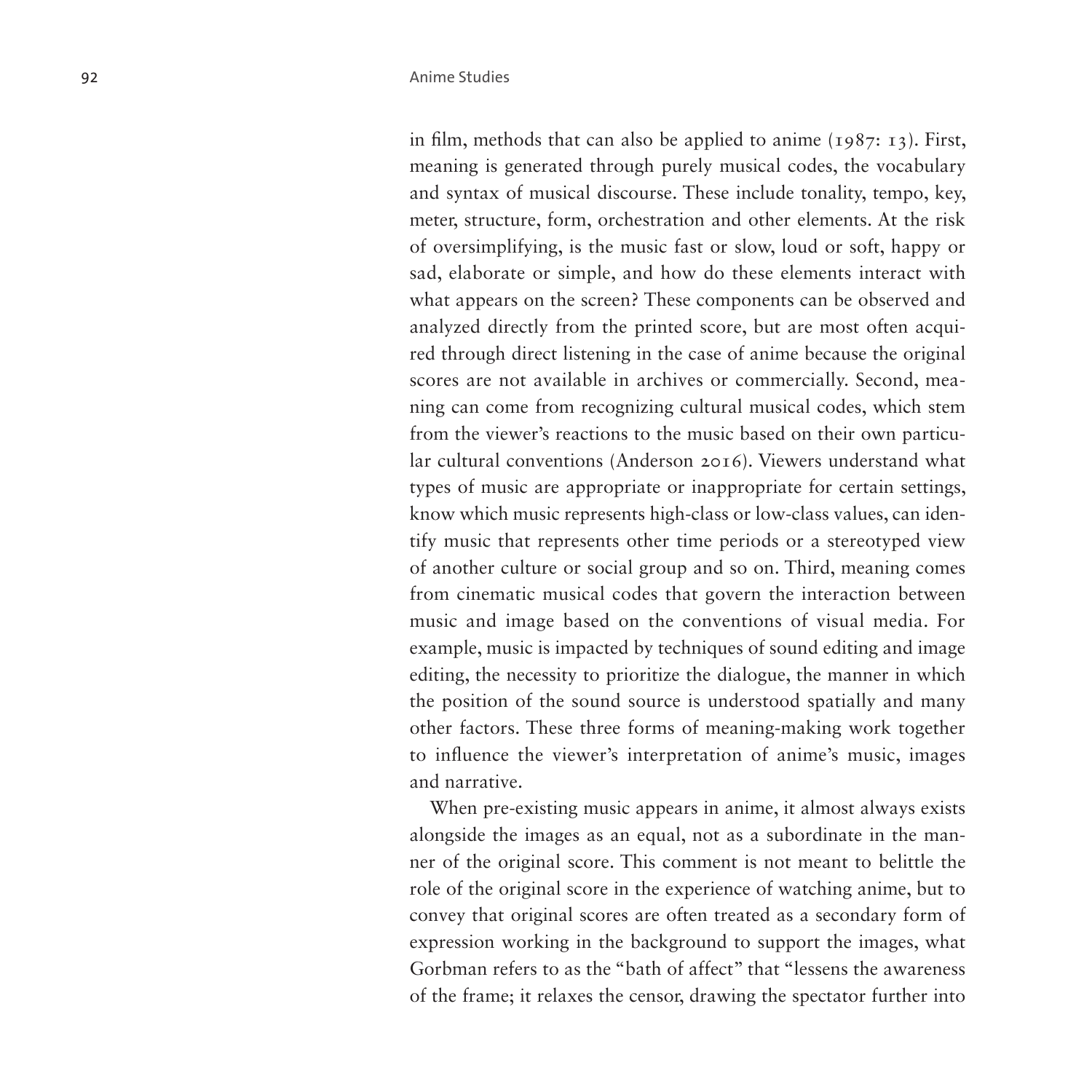the fantasy-illusion suggested by filmic narration . . . a catalyst in the suspension of judgement" (1987: 6). In contrast, using pre-existing music is a way of foregrounding a particular piece and its contribu tion to the narrative, giving both pre-existing music and the original score important, but different, roles in anime. These roles are dis tinct from music's position as diegetic or non-diegetic sound, offering the director a wide variety of ways to position music in relation to the images to create many types of expressive meaning. Pre-existing music functions actively as part of the storytelling mechanism, rather than as an inconspicuous assistant, because every piece carries a host of extramusical associations from the life, history and culture of the piece outside the anime that impose a meaning on the images. These extramusical associations are inescapable, but also imperative to the director's artistic vision. As Royal S. Brown wrote:

. . . [T]he excerpts of classical music compositions that replace the ori ginal film score no longer function purely as a backing for key emotio nal situations, but rather exist as a kind of parallel emotional/aesthetic universe . . . [T]he affect . . . tends to remain within the music itself, which sheds its traditional invisibility rather than being transferred onto a given diegetic situation to which it is subordinated. Put another way, the music, rather than supporting and/or coloring the visual ima ges and narrative situations, stands as an image in its own right, hel ping the audience read the film's other images as such rather than as a replacement for or imitation of objective reality. (1994: 239–240)

Here, Brown is writing specifically about the use of Western classi cal music in Western film, but his ideas can easily be applied to all genres of music in any visual media, anime included. Using a preexisting piece puts the music in the expressive foreground, showing off the referential aspects of the piece and allowing viewers to compare the life of the music from outside the anime with its role inside the anime, hopefully leading the viewer to understand why the director chose that particular piece in the first place. Adding to the opinions of Brown, Jonathan Godsall wrote: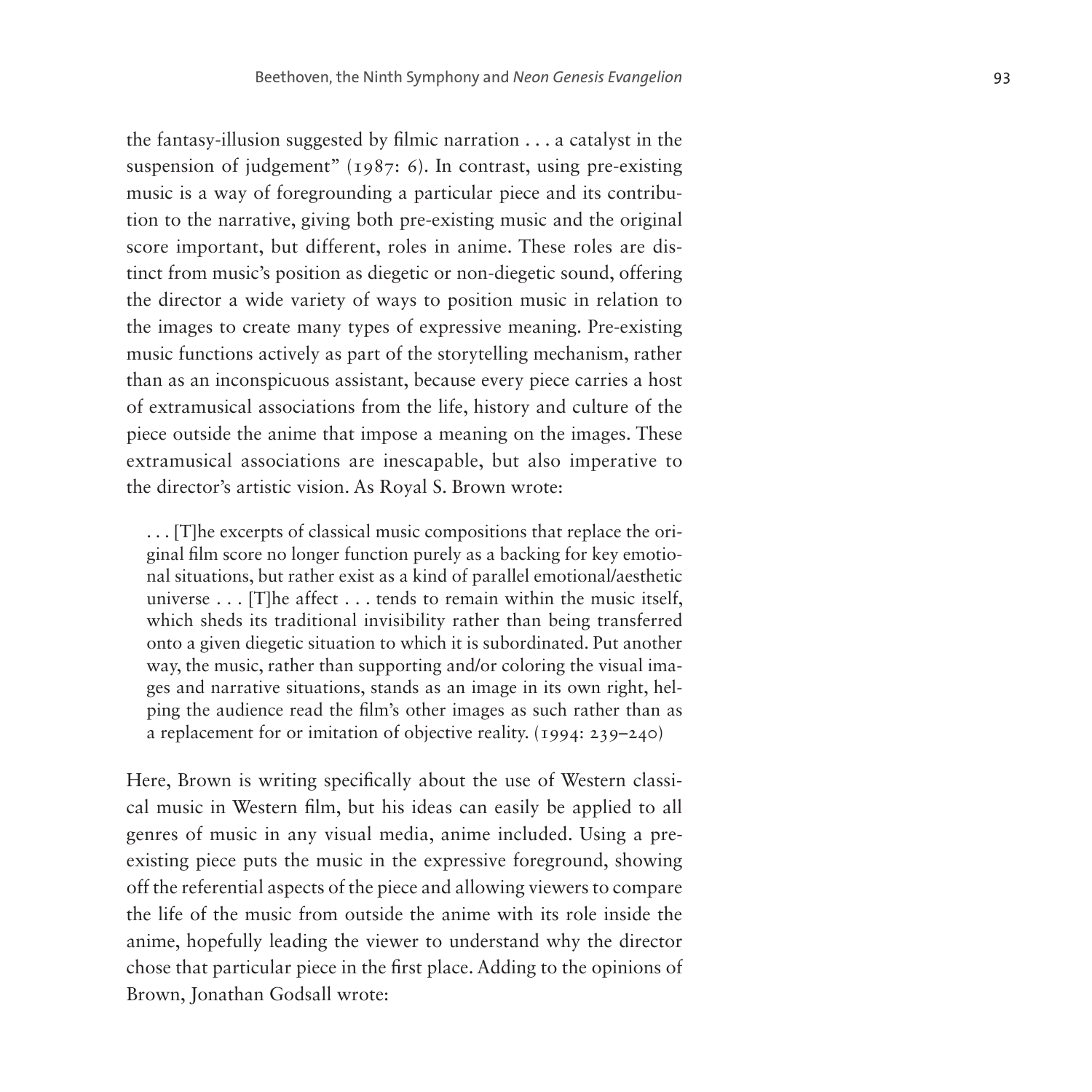By comparing (our conception of) what the quoted text [pre-existing music] *is*, and what it *means*, *outside* of the film, with the form and placement of the quotation *within* the film, we can come to an under standing of the latter's purpose and effect . . . the *referentiality* of the music within the film is central to the deployment and interpretation of pre-existing music in the cinema. (2019: 92; emphasis in the original)

There are many reasons an anime director might choose to use preexisting music in an anime. To give a few examples: if the piece is in the public domain in Japan, then it might be inexpensive or even free to use; the music can evoke ideas of culture or class that give a sense of authenticity to the anime world; the music can give an impression of a character's personality; or perhaps the director feels that pre-existing music is less risky because it is a fixed entity that he or she can con trol rather than depending on the whims of a composer who may not 'get' the director's artistic vision. A director also chooses pre-existing music based on the way the piece conveys meaning when removed from its original musical context and is given a new context in the anime. For example, in the concert setting, the "Ode to Joy" move ment of Beethoven's Ninth Symphony is understood in the context of the musical material that came before it as the culmination of the three preceding movements. But when the "Ode to Joy" is excerpted from the symphony and placed into an anime, it now stands alone and works as a discrete entity. Again, turning to Claudia Gorbman:

What all these set-pieces have in common is not any one function of music, or its narrative status as diegetic or nondiegetic, or its historical provenance or form. Rather, once heard they are all choices that seem ineluctable, at once wittily detached and emotionally appropriate and poignant. Welding themselves to visual rhythms onscreen, they become the music of the specific movie scene rather than the piece one may have known before. (2006: 4)

Every viewer carries with them a unique, highly personal set of extramusical associations about pieces of pre-existing music that are expanded when the viewer experiences that music in the new context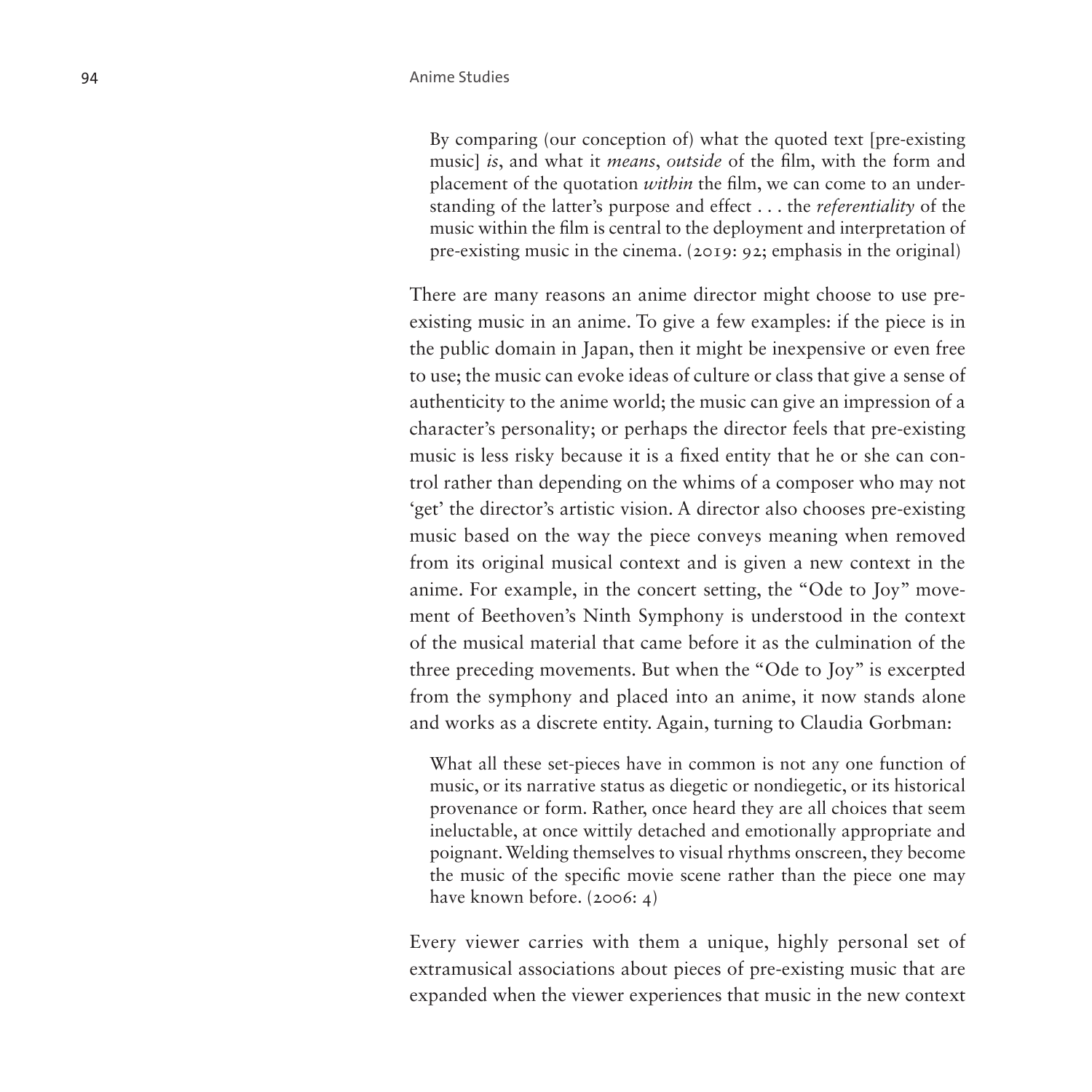of the anime, adding to their overall image of the piece itself. The director takes on a substantial responsibility when using these works because the piece will be changed forever in the mind of the viewer through these new associations. For example, the 15th episode of *EVA* includes a scene where the main character Shinji Ikari plays the cello, performing the opening of the "Prelude" movement from J. S. Bach's *Cello Suite #1 in G major*, BWV 1007. Some Japanese viewers reported that they had been unfamiliar with the First Cello Suite and had heard it for the first time in that particular scene, inspiring them to find out more about Bach's music based on their positive impressions of the piece. For those viewers, Bach's First Cello Suite became indelibly linked to *EVA* as its primary context and the piece's role in music history was secondary, whereas the interpretation would be the opposite for a musician who was already familiar with the First Cello Suite and its existing 300-year history.

The various levels of knowledge brought by the viewer to the experience of hearing a piece of pre-existing music in an anime creates an artistic risk a director must face, since there is no guarantee that the viewer's interpretation will be the same from person to person given the wide range of historical and cultural associations available. Technically, it is not necessary for the viewer to recognize the piece at all, since they can still enjoy the music under the assumption that it is part of the original score, but this situation is clearly not what the director desires. Most risky for the director's artistic vision are personal associations. Perhaps this particular piece of pre-existing music played when the viewer walked down the aisle on their wedding day or was on the radio when their boyfriend broke up with them, coloring their viewpoint in a way the director could not have imagined or controlled. Conversely, the viewer recognizes that a film is not made by chance, but through intentional acts, meaning that they are also guessing about the director's intent (Godsall 2019: 70–82). Foregrounding the music by using a pre-existing piece signals to the viewer that the director is trying to communicate a meaningful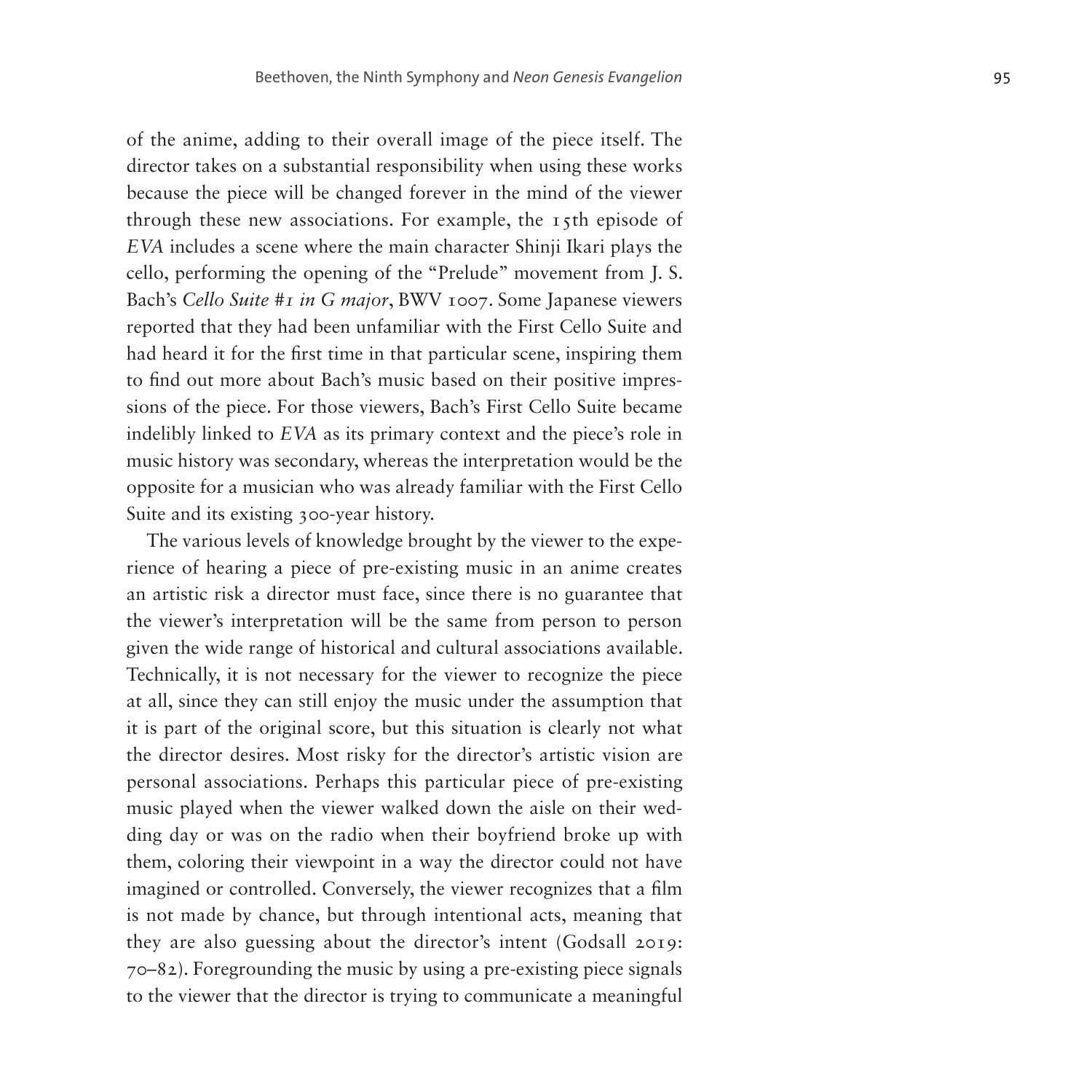relationship between the music and images, but the message itself may seem ambiguous unless the director has provided an interpretation publicly, which they rarely do.

Including pre-existing music in an anime can be a blessing and a curse given the many factors influencing the viewer's interpretation. This inherent unpredictability makes *EVA* director Hideaki Anno's use of the "Ode to Joy" especially notable because he was able to assume that Japanese viewers would possess a fairly similar set of historical, cultural and personal associations for this particular piece, an uncommon situation when interacting with a wide range of audience members possessing many different life experiences. By using such ubiquitously understood music, Anno could be reasonably confident that viewers would recognize the artistic message he was trying to convey, taking advantage of a clear line of musical communication that is rare in anime or any type of visual media.

#### **Scene Analyses**

As mentioned previously, the musical underscore for the 24th episode of *EVA* is made up entirely of portions of the fourth movement from Beethoven's Ninth Symphony. Long segments of the episode contain no music at all, drawing attention to three specific scenes where the "Ode to Joy" is heard, and the episode contains none of Sagisu's original score, temporarily abandoning the music to which the viewer has become accustomed and highlighting the "Ode to Joy" as a key component of interpreting the visual and narrative events. The "Ode to Joy" theme is used to represent the character Kaworu Nagisa, who makes his first appearance in this episode, and to signal his great importance to the story. It is extremely uncommon for a major character to be introduced at the very end of an anime series, but the utopian vision of the "Ode to Joy" combined with Japan's seasonal ideas of personal renewal and the collaborative tradition of the *Daiku*, communicate to the viewer that Kaworu will have substantial impact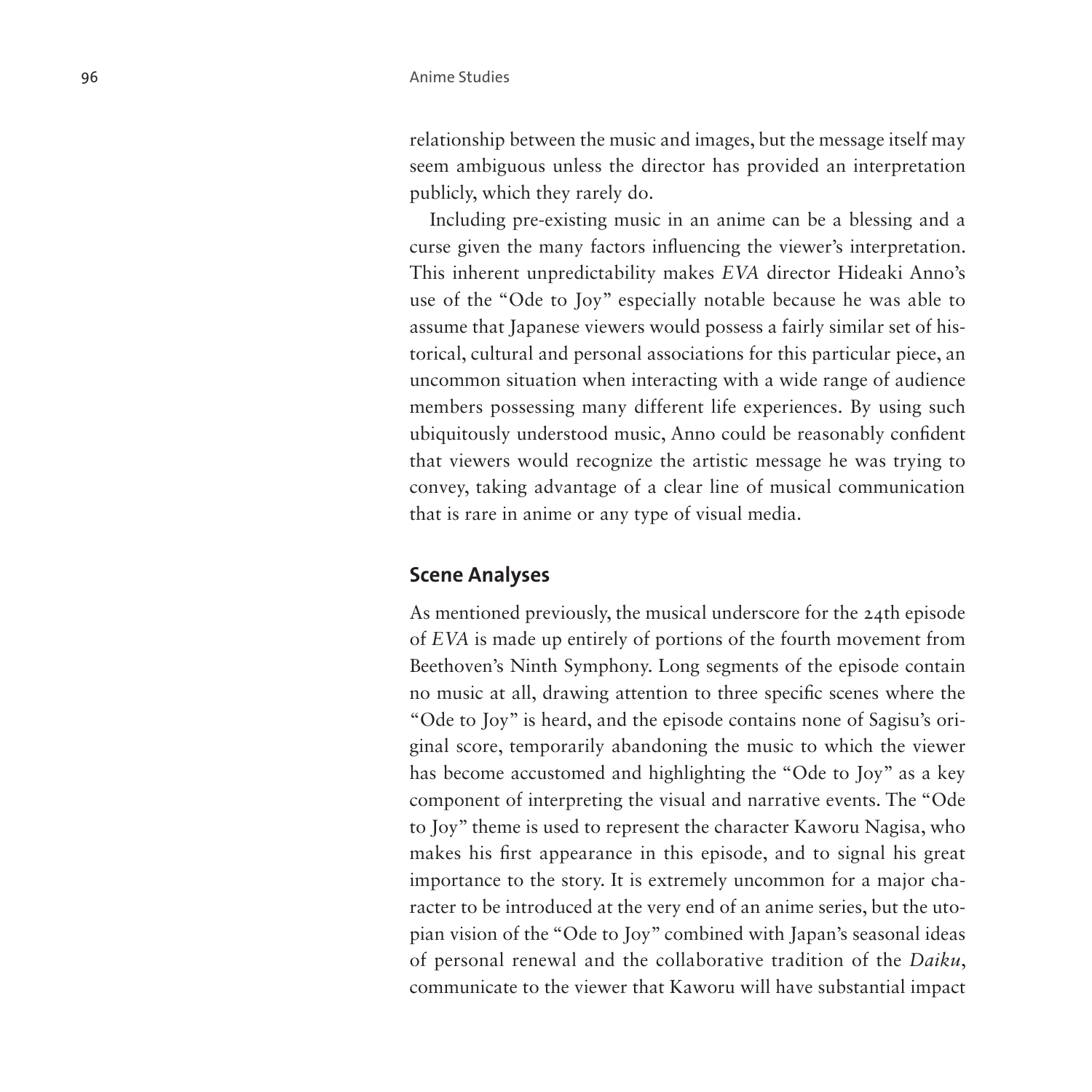on the world of *EVA* despite his last-minute arrival. This momentous relationship between character and music necessitates a close reading of each scene with its musical context in mind.

#### **Encounter at the Crater Lake**

Kaworu is introduced in this scene, which opens with the main cha racter Shinji standing at the edge of a huge lake formed in a bomb crater. Shinji gazes over the lake with his back to the viewer as we hear a voice-over of his thoughts in which he expresses his anguish that there is no one in his life that he can consider a friend. The bur ning light of the setting sun directly behind his head emphasizes the intensity of his mental pain. His anxiety rises, but the sound of some one humming the "Ode to Joy" theme breaks his train of thought. The melody sneaks into the scene so that the beginning of the tune is not audible, giving the impression that Shinji was so wrapped up in his self-torment that he did not immediately notice when his unk nown companion started humming. Since the tune is so well-known, viewers can recognize it easily even though they are not hearing it from the beginning. Following the tradition of *Daiku* singing where the "Ode to Joy" is an uplifting collaborative music meant to be per formed with the help of others, used in combination with this aural reminder of Schiller's text concerning brotherhood and mutual sup port, this theme provides a clue that the unidentified singer might be the solution to Shinji's loneliness and be able to renew his spirit. Shinji and Kaworu are the only two characters shown making music in *EVA*, so this special skill immediately forges a unique connection between them in the mind of the viewer and suggests that they would be a good match as friends.

Shinji looks to his left to find the source of the sound and sees Kaworu seated on a tall piece of concrete rubble staring out over the water. He finishes humming the first part of the "Ode to Joy" theme before acknowledging Shinji, establishing a firm link between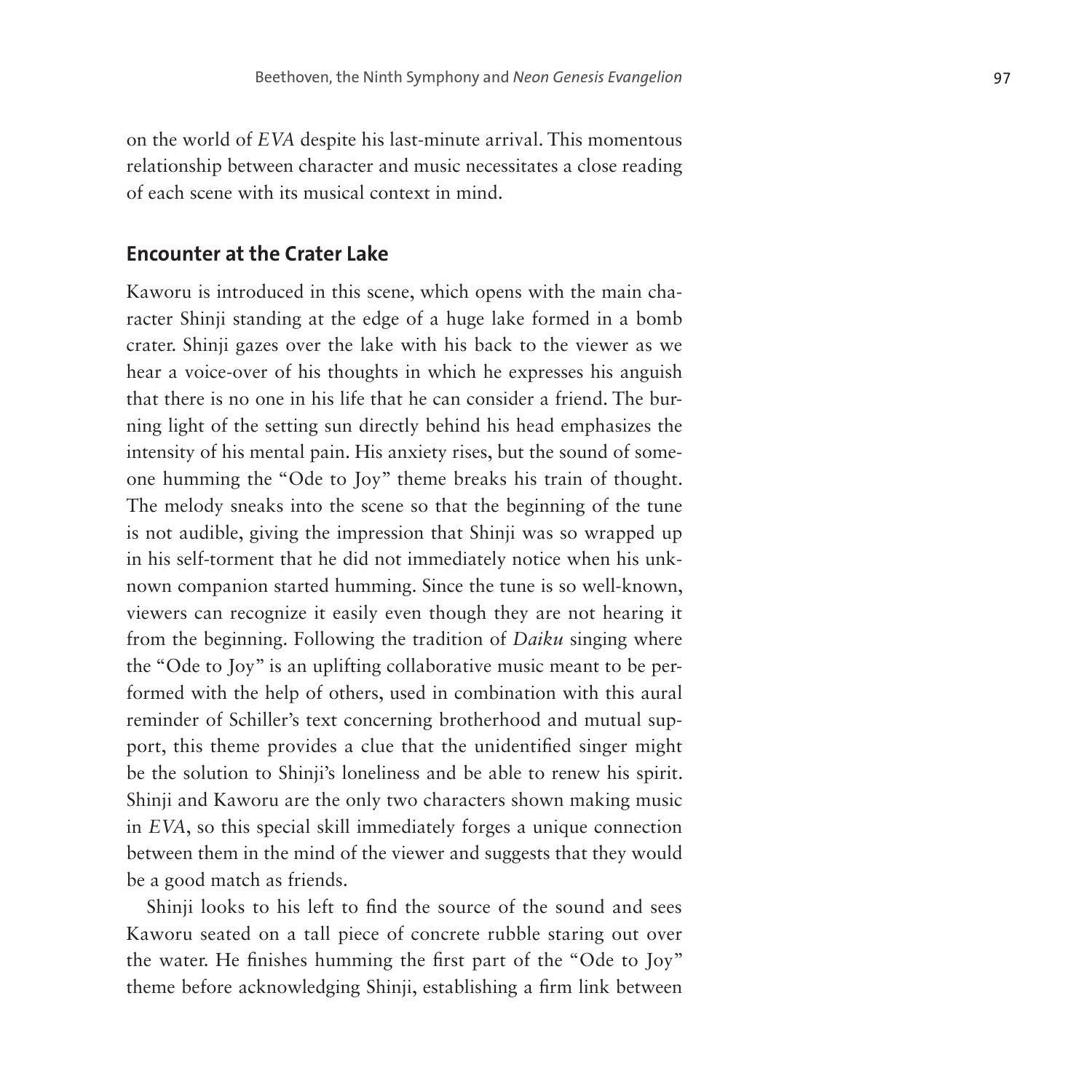the character and Beethoven's famous tune. Kaworu finally speaks while continuing to look out over the lake. "Singing is good," he says, "It brings joy and revitalizes the soul. I think that song is the greatest achievement of Lilim [human] culture." This statement shows Kaworu's recognition of the prominent position of the "Ode to Joy" worldwide as a message of brotherhood and compassion, as well as calling on the seasonally inspired idea that performances of this piece serve to promote personal rejuvenation. Kaworu, who is actually an enemy creature called an Angel created to mimic humans, seeks to experience feelings of intimacy that he has never encountered among his own species by using the "Ode to Joy" to communicate his wish for meaningful companionship.

Suddenly, the image shifts to Shinji's viewpoint as Kaworu turns toward the camera, showing his face for the first time, and asks, "Don't you agree, Ikari Shinji?" Kaworu is waiting for Shinji's opinion on his assessment of the "Ode to Joy" as the greatest human achievement, but as Kaworu stares into the camera, he seems to be speaking to the viewer. This is the first of a number of examples in this episode in which Kaworu appears to recognize the world outside the anime, as if he is asking the viewers themselves, not just Shinji, whether the act of singing or the music known as the "Ode to Joy" are powerful forces in their own lives.

Kaworu and Shinji continue to talk as the camera pulls back to show the entire setting, with Kaworu perched on the tall concrete block on the left-hand side of the screen, towering over Shinji on the right-hand side, and the reflection of the red setting sun in the lake making a sort of visual barrier between them. Kaworu's physical position above Shinji, the fact that he knew Shinji's name when Shinji did not know his and Kaworu's easy confidence in the face of Shinji's crippling self-doubt puts Kaworu in a position of superiority. Musically, this superiority had already been established from the opening of the scene based on the type of music associated with each of the two boys. Although Shinji has been presented as weak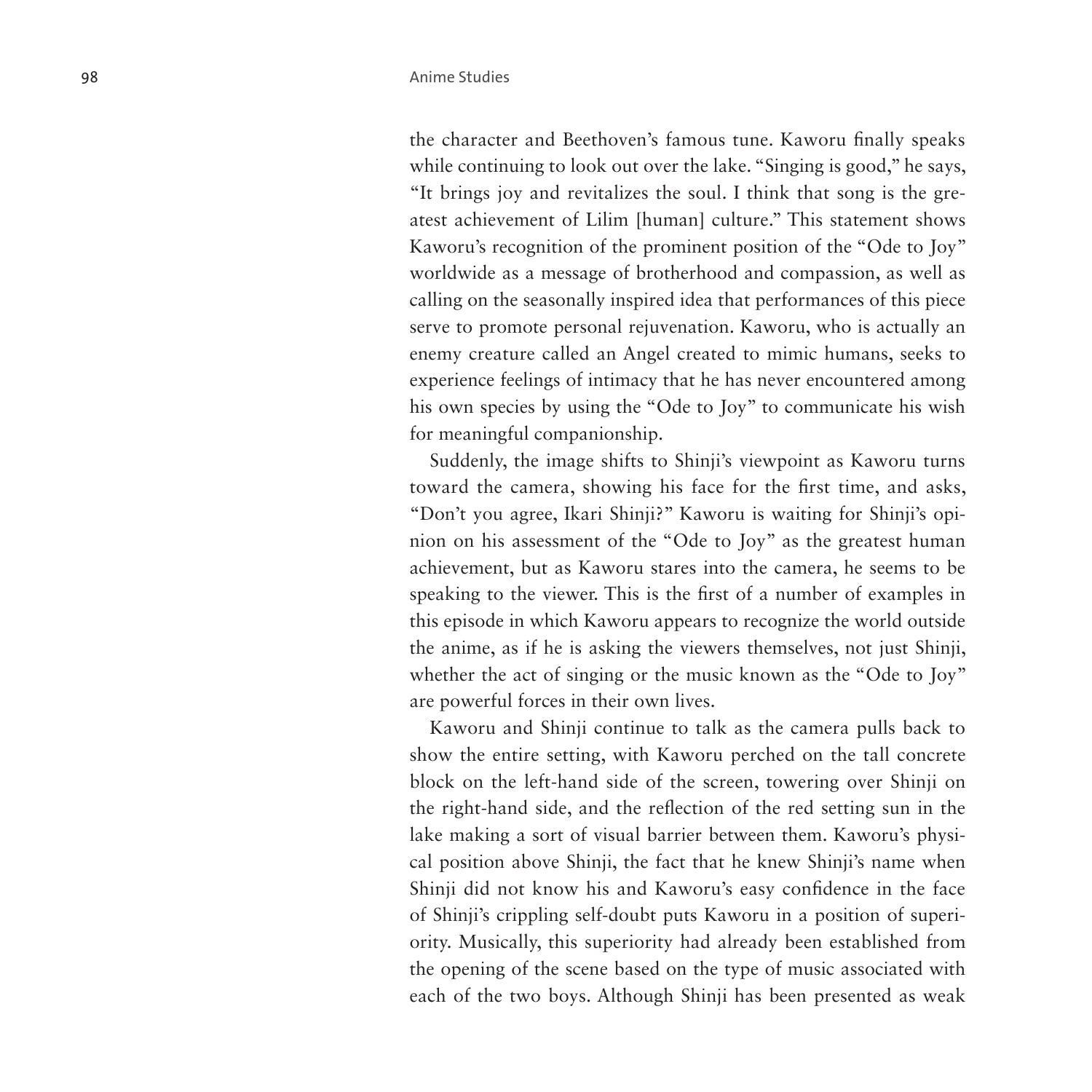and lacking confidence, his ability to play the cello as demonstrated in the 15th episode endears him to the viewer by revealing that he is capable of feeling personal satisfaction and emotional depth. On the other hand, by selecting the "Prelude" from Bach's First Cello Suite, an unaccompanied solo piece for a single player, Shinji can make music while avoiding any interaction with other musicians, embracing a kind of self-imposed isolation that is inclined to be viewed as suspect in Japan, where joining in group activities has long been thought of as necessary for good mental health and social acceptance. Conversely, Kaworu has opted for the "Ode to Joy," the performance of which requires a large chorus and orchestra to perform and which promotes collaboration and a sense of community, traits that draw attention to Kaworu's seemingly better-adjusted worldview. Bach and Beethoven are both composers who are strongly connected to the idea of the power of the human spirit: Bach as a man working in the service of God who accepted that his music had to conform to certain artistic parameters to fulfill his role as a musical servant—much like Shinji obediently following the orders of the adults to save humanity; and Beethoven as a man working in the service of his own artistic ideals who refused to accept the limitations of the musical status quo—similar to Kaworu's decision to reject his destiny as humanity's destroyer later in the episode. In today's world, a genius rebel is generally preferred to a brilliant conformist, elevating the independent, confident Kaworu with his Beethovenian spirit over the compliant, Bachian Shinji.

### **Waiting in the Wings**

Shinji's next encounter with Kaworu and the "Ode to Joy" comes later in the episode as he waits for Kaworu to finish his Eva robot pilot training at the NERV military headquarters. The first shot in the scene is an extreme close-up of Shinji's left ear with a small, black earbud headphone inside. Although Shinji's face is not visible, he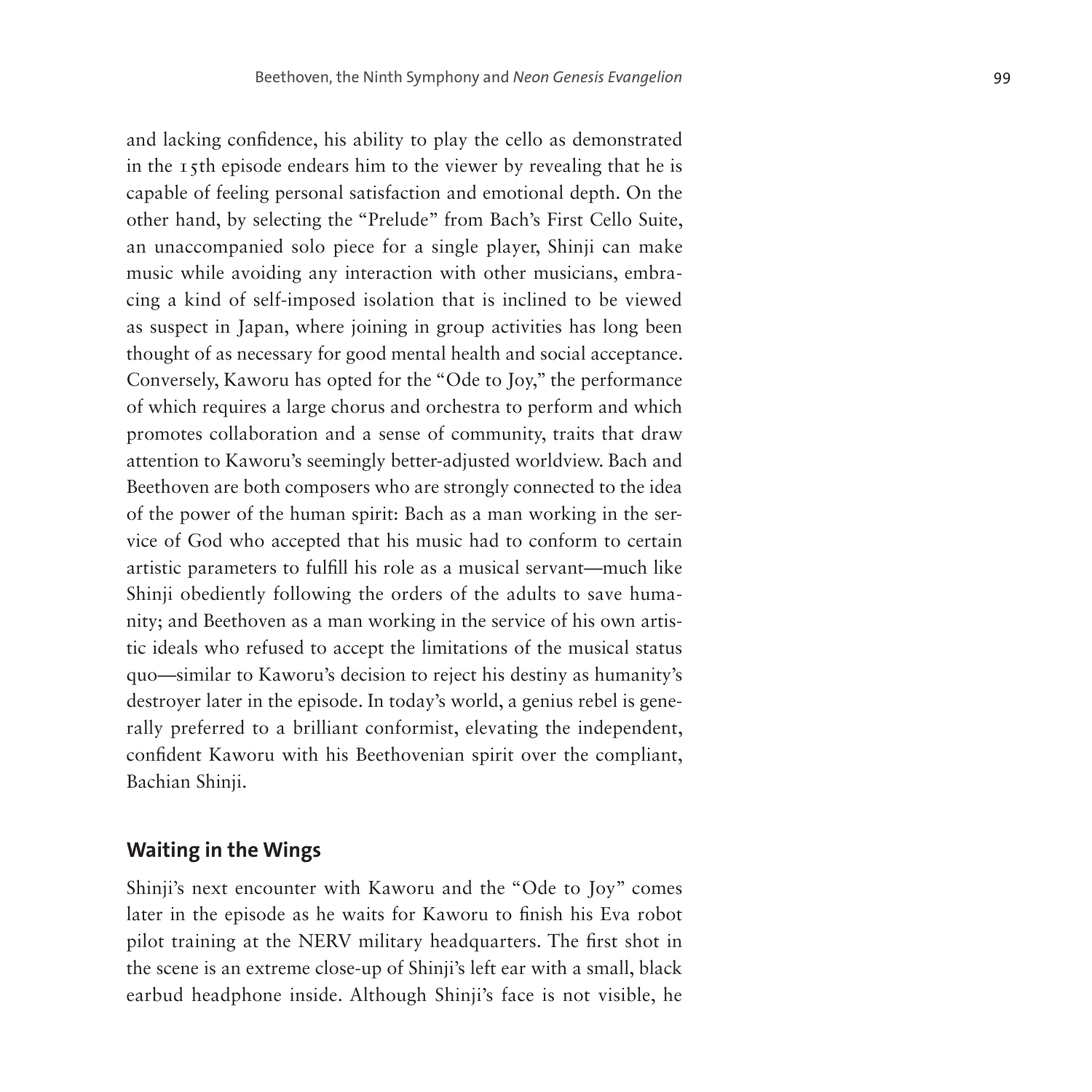has been shown using his black headphones to listen to music on his SDAT cassette player frequently throughout the series, making him easy to recognize here. The close-up image of his ear and headphone emphasizes the act of listening, encouraging the viewer to take notice of the music. In earlier episodes, Shinji's choice of listening material has been barely audible to the viewer, consisting of peppy, upbeat Japanese pop songs engineered to sound thin and dull as if his headphones were the sound source and the viewer is hearing the music from the outside. Since Shinji's preference for popular music has been established in numerous scenes, this moment in the 24th episode comes as a surprise because the sound coming from his headphones is not pop music, but a recording of an orchestra performing the fourth movement of Beethoven's Ninth Symphony. The sound is only audible for about one and a half seconds, just long enough for the violins to play a mere seven notes of the "Ode to Joy" theme, but the excerpt is perfectly cut to include a portion of the theme that the viewer can recognize immediately even in the incredibly short time frame. Shinji opting to replace his usual Japanese pop tunes with the "Ode to Joy" is significant because it is a clear sign of Kaworu's developing influence over him. It is the first time in the anime that Shinji has taken an active interest in getting to know another person and he has sought out a cassette recording of the Ninth Symphony as a way of learning more about Kaworu, showing that Shinji is not as closed off to the possibility of human relationships as he may claim. Following the ideas of collaborative *Daiku* singing and seasonal rebirth, this scene contains the second musical suggestion that these two boys might be able to sustain and encourage each other as friends.

Kaworu emerges from behind a set of formidable-looking steel doors and enters the long, grey corridor where Shinji is waiting. Shinji was listening to "Ode to Joy" with his head down, as if concentrating carefully on the music, but now he looks up and removes the headphones from his ears, blushing as Kaworu greets him. The camera momentarily adopts Shinji's point of view, again giving the impression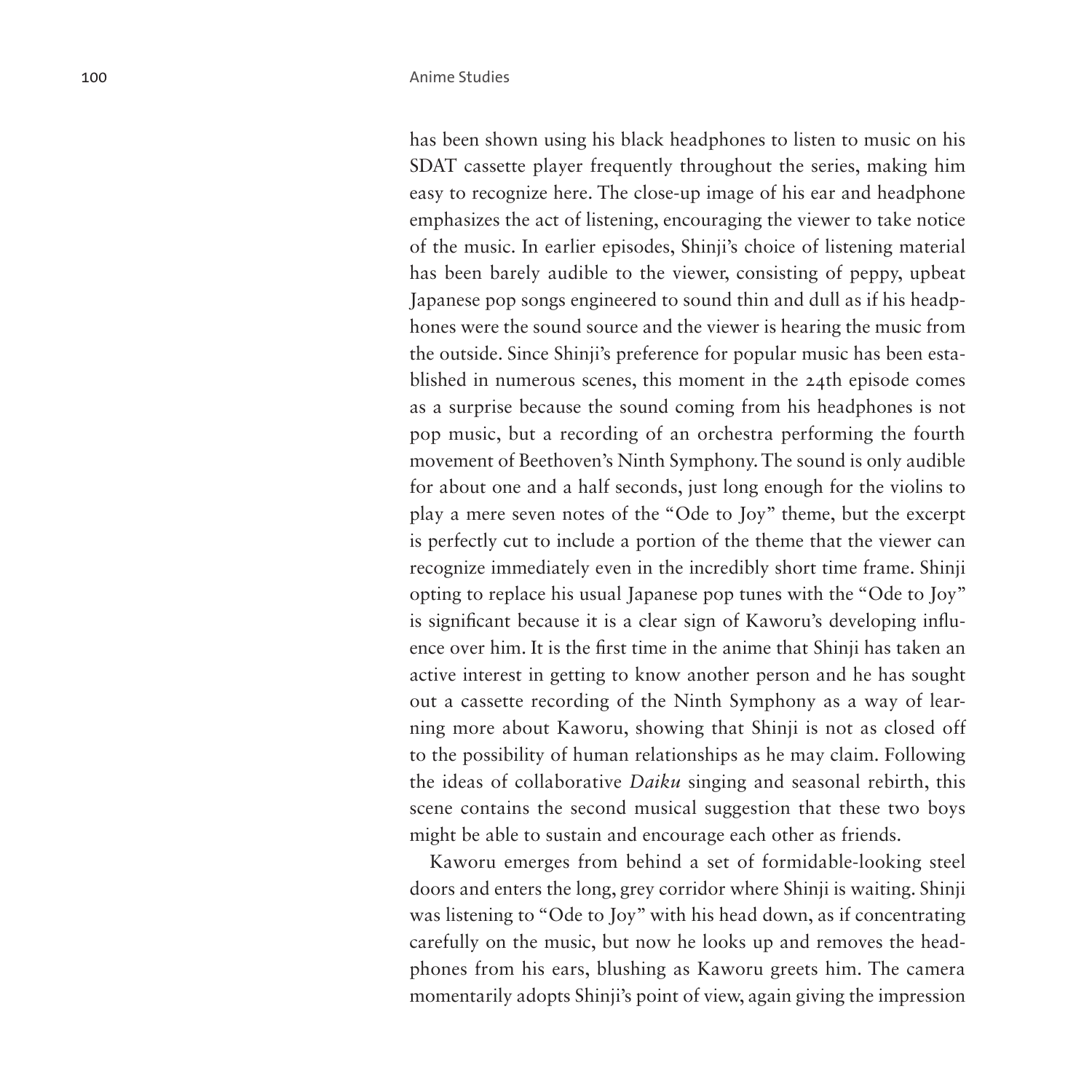that Kaworu is speaking directly to the viewer, as he asks if Shinji was waiting for him. As Kaworu and Shinji chat, the "Ode to Joy" continues to stream unobtrusively out of Shinji's headphones, accompanying their awkward conversation with music representing personal renewal and the power of working together for mutual support. Initially, this musical passage, which is excerpted from the opening orchestral material of the fourth movement, is played only by the strings with the "Ode to Joy" theme in the violins, making for a purposefully understated section that remains quietly under the dialogue and hints at their budding friendship. But when Kaworu suggests that they go to the facility's large communal bath together so that they can continue talking, the wind and brass sections join the strings, taking over the "Ode to Joy" theme with a triumphal, soaring quality that reveals Shinji's sense of elation that Kaworu wants to spend time with him. Even though the music is limited in volume and emotional impact by being restricted to Shinji's headphones as the sound source, hearing the instruments of the orchestra come together in the "Ode to Joy" theme offers up a genuine hope that Kaworu and Shinji can come together as companions.

#### **The Final Battle**

Ultimately, Kaworu reveals his true identity as the enemy Angel that Shinji will have to destroy to save humanity, crushing any hope of their developing friendship. The entire final battle scene between the two boys is accompanied by the fourth movement of the Ninth Symphony in the role of the non-diegetic underscore, serving as the climax of an orchestrational crescendo that has mirrored the narrative pacing of the episode: Kaworu's simple diegetic solo humming of the "Ode to Joy" marked his first meeting with Shinji, after which the piece grew within the diegetic realm to include an orchestra emanating from Shinji's headphones, and finally moved into the non-diegetic realm, using a full recording of the symphony with both orchestra and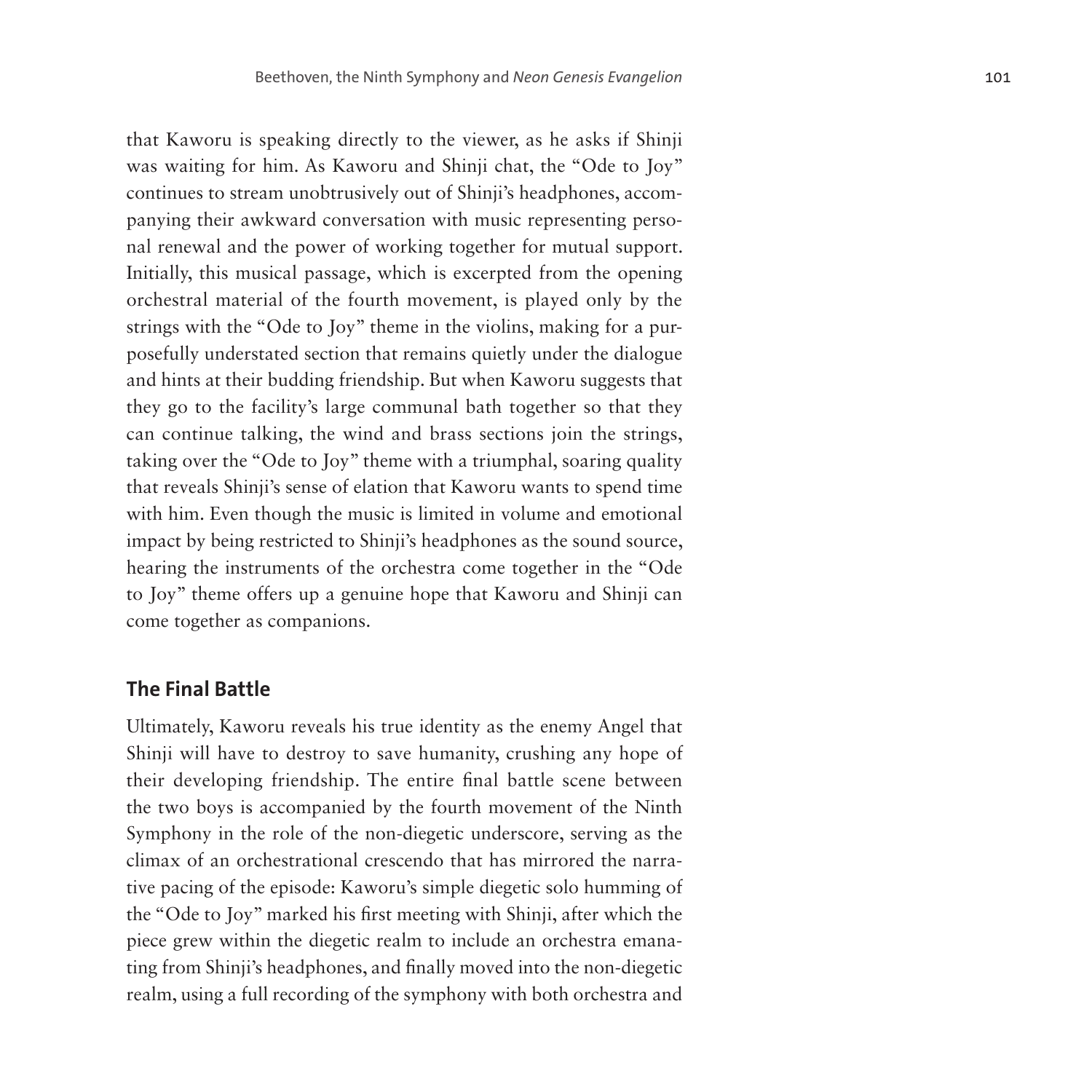chorus in the final battle to save humanity. The events of the battle are not specifically timed to match the music, nor has the music endured any substantial cuts or adjustments to fit the images, but there are certain points where the two elements are carefully synchronized to great narrative effect.

The full orchestra sounds the "Ode to Joy" theme as Kaworu lowers his mental protective shield and allows the humans' defensive sensors to identify him as an enemy, triggering an extended series of quick cuts showing the flurry of intense activity in the NERV military headquarters as the humans rush to protect themselves. This musical statement is harmonically stable, a somewhat strange match for the chaotic images, but the tension of the scene aligns with the music as the piece begins to modulate to other keys, creating a sense of harmonic instability. The moment when Kaworu passes through an important defensive checkpoint has been timed to correspond with a highly dissonant chord that represents artistic chaos, displaying the true horror of his seemingly effortless progress through the supposedly impenetrable military structure.

Thus far, the underscore has only included instruments, but Shinji's arrival on the scene in his Eva robot is accompanied by the singers, marking Shinji as the spokesman for humanity. The solo baritone, singing alone, sounds his declamatory lines "O Freunde, nicht diese Töne! Sondern lasst uns angenehmere anstimmen und freudenvollere" (Oh friends, not these tones! Rather let us sing more cheerful and more joyful ones), as we see Kaworu descending through the NERV military headquarters and witness Shinji, alone inside his Eva robot, screaming angrily at Kaworu, "You betrayed me and hurt my feelings . . . just like my father did!" Both the solo baritone and Shinji are attempting to cope with the musical and emotional uncertainty they are experiencing, but the baritone will be able to rely on the help of the orchestra, chorus and other soloists, while Shinji has no one to aid him during his struggle and is forced to endure his internal turmoil alone.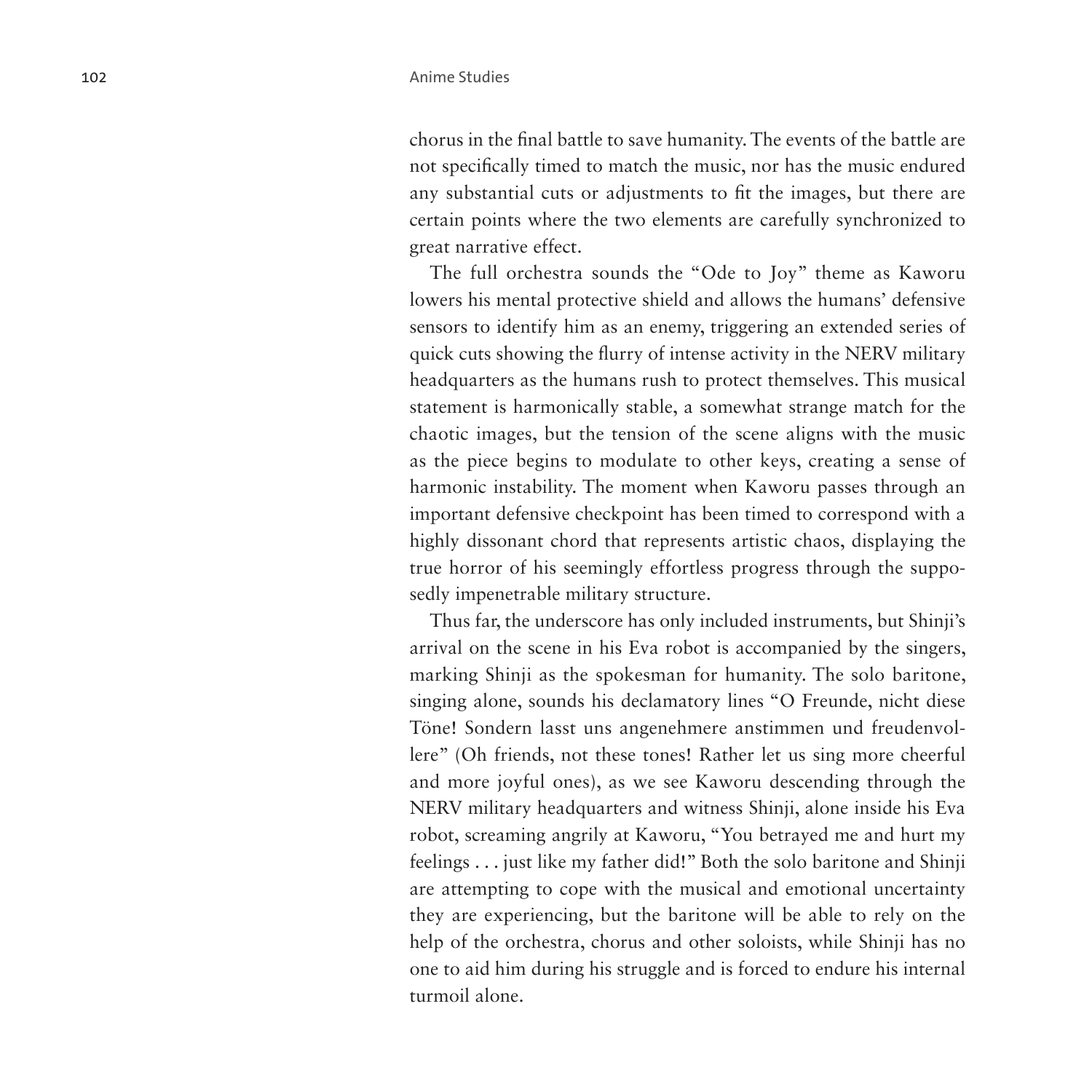The baritone sings the lyrical "Ode to Joy" theme and its famous text "Freude, schöner Götterfunken, Tochter aus Elysium . . ." (Joy, beautiful divine spark, Daughter of Elysium . . .) as Shinji and Kaworu come face to face and engage in combat, recalling moments from earlier in the episode when this melody was a symbol of their developing friendship. Various scenes unfold during which the humans plan to self-destruct the NERV military headquarters and Kaworu rhapsodizes about fate, all taking place as the "Ode to Joy" theme continues to develop in the orchestra and chorus with a text about brotherhood and utopian ideals. There is another convergence of music and image as Kaworu unlocks the final defense system to open "Heaven's Door" and enters the underground chamber where he can destroy humanity. The timing of this event coincides with the chorus and orchestra as they rise to a fever pitch for a huge fortissimo arrival on a massive fermata with the text "vor Gott!" (before God!), a fitting prelude to Kaworu's encounter with the Angel Lilith in the underground chamber, a godlike creature that will determine humanity's final judgement.

Beethoven's score has remained intact so far, but now a large cut skips over the stylized Turkish march to a choral statement of the "Ode to Joy" found later in the movement accompanied by regal triplet figures in the strings. This triumphant music accompanies the progression of the next scene as Shinji intensifies his attacks and Kaworu questions the Angel Lilith about the future of humanity. The musical arrival at Beethoven's ponderous *Andante maestoso* section—scored for men's voices, trombones and low strings—corresponds with Shinji using his Eva robot to smash his way into the underground chamber, after which he approaches Kaworu menacingly and grabs him with the robot's massive armored hand. Trombones were an uncommon instrument for use in the symphony in Beethoven's era, but they were a mainstay of the opera world as the harbingers of the underworld and the presence of death, a role Beethoven calls on here. The text concerns "Diesen Kuss der ganzen Welt" (This kiss for the whole world), the idea that a loving God will provide salvation to all mankind,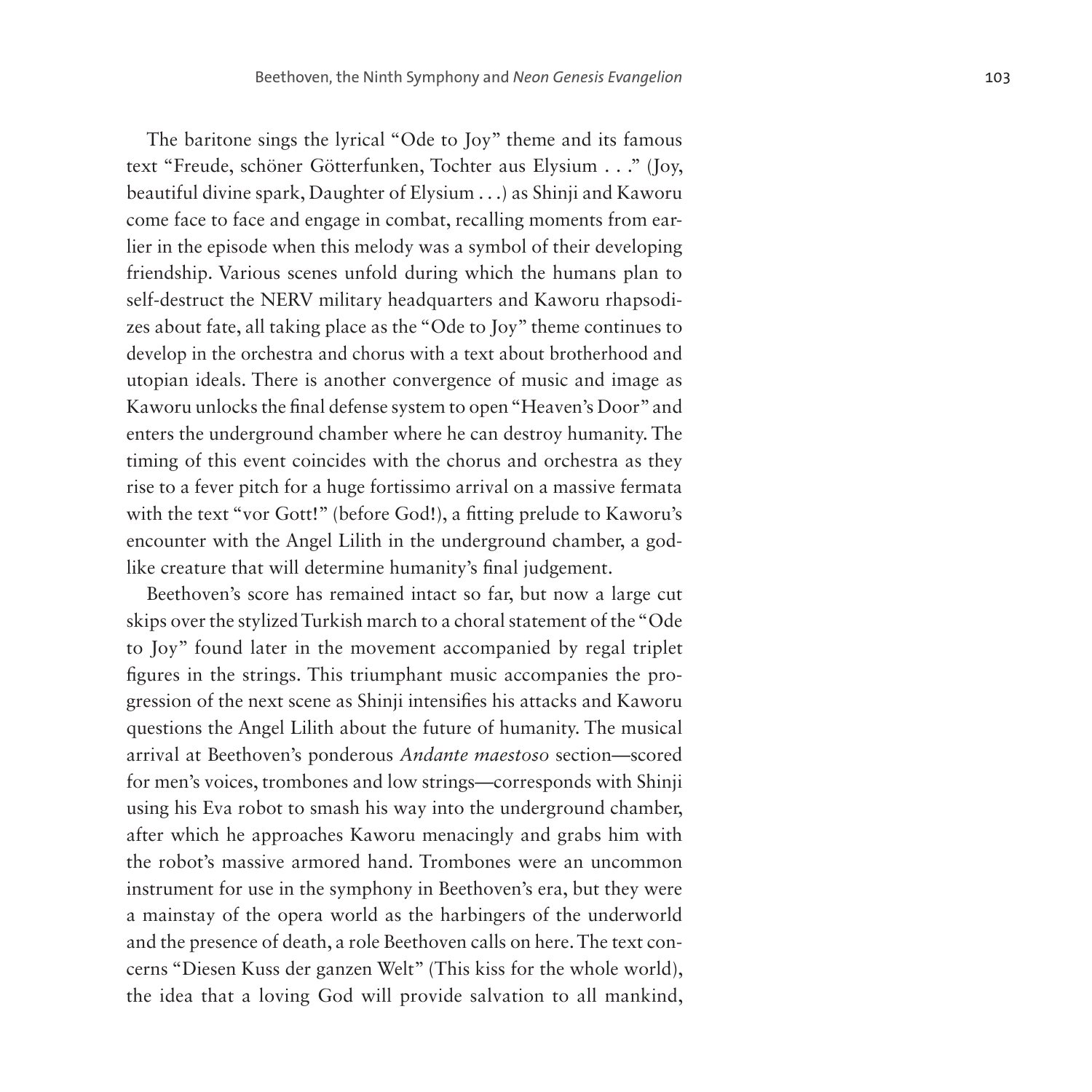but the sound of the trombones serves as a reminder that a cold death awaits anyone who does not receive this blessing. The trombones and their ominous underworld sounds pervade this entire scene, during which Kaworu rejects his destiny and begs Shinji to kill him to save humanity, making Kaworu's death an event that is foretold in the orchestra long before it takes place on screen.

Finally, this extended battle scene reaches one of the most exceptional moments in anime history, a still shot lasting an entire minute in duration that pauses the images at the most climactic point in the action. We see a single shot of Shinji's Eva robot clutching the tiny body of Kaworu in its hand as the *Andante maestoso* section continues to play, forcing the viewer to focus their full attention on what they are hearing and engage with this musical commentary on the events of the narrative. This particular moment in the *Andante maestoso* contains a textual assurance of the existence of a kind, forgiving God, with choral passages that are hymn-like and reflective sung in stately dotted rhythms over insistent, shimmering figures in the strings in their upper register, reminiscent of the glimmering canopy of stars mentioned in Schiller's poem. It is a spellbinding moment in the symphony, with rich harmonies and brilliant orchestration that comprises some of Beethoven's most beautiful music. But this passage is not the most famous music from the Ninth Symphony and is likely not a section that most viewers recognize, so why is it used to underscore this pivotal scene?

Imagine how this scene might be interpreted if it was instead underscored by the bombastic finale section from the end of the movement, where Beethoven pounds away enthusiastically on the tonic chord for an unmistakably jubilant finish. By the final measures of the symphony, everything has reached its logical conclusion musically: all the themes have been developed properly, dissonances are revolved, harmonies are stabilized and returned to the tonic key and everything is predictably orderly. This well-ordered closing material makes a wonderfully satisfying end to the musical journey of the Ninth Symphony,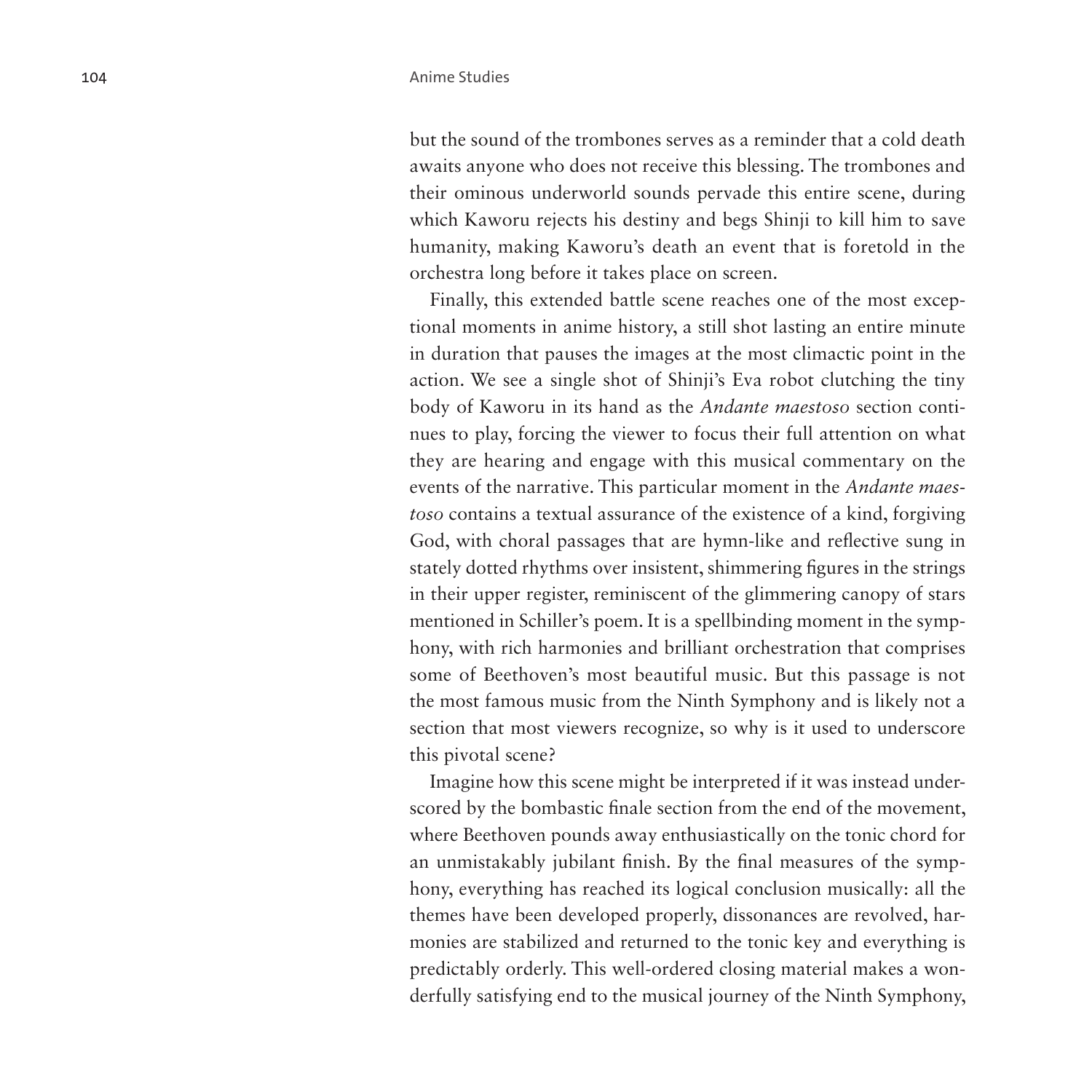but highlighting such tidied-up music during the still shot would shift the focus away from the psychology of the main character to the abstract idea of 'winning,' retreating into the anime genre's wellworn story of an insecure boy who pilots his giant robot to victory with the help of some cute girls and crazy classmates. These types of conventional anime tropes are what the *EVA* series has actively tried to subvert, meaning that such an ending would go against the overall thrust of the series and render the controversial 25th and 26th episodes, during which Shinji finds forgiveness and accepts the love and support of his friends and family, completely unnecessary.

Instead, the viewer is presented with Beethoven's deeply introspective, religious-sounding music to foster a meditation on the profound events that have taken place in the series. The focus is on the internal: loss, acceptance, grief, forgiveness and all of the other complex emotions *EVA* has explored. The viewer is asked to consider what is tragic and personally life-changing for Shinji and the other characters, who have endured very real struggles in their lives, much like Beethoven did. We share the full depth of Shinji's last private, intimate moment with his first true friend and realize how hard-earned mankind's salvation from the Angels really is in terms of the personal costs to the survivors. Beethoven's *Andante maestoso* is a glorious requiem to the living and dead that offers the viewer the opportunity to contemplate the many emotions generated in this series by means of the powerful musical underscore, an experience that is far more meaningful to the human spirit than reveling in a clichéd act of winning.

#### **Conclusion**

Kaworu's connection to the "Ode to Joy" from Beethoven's Ninth Symphony clearly has a substantial impact on the scope and interpretation of *EVA*. Of course, the profound music of the *Andante maestoso* that accompanies the culminating still-shot scene also serves as a requiem for Kaworu, honoring his choice to sacrifice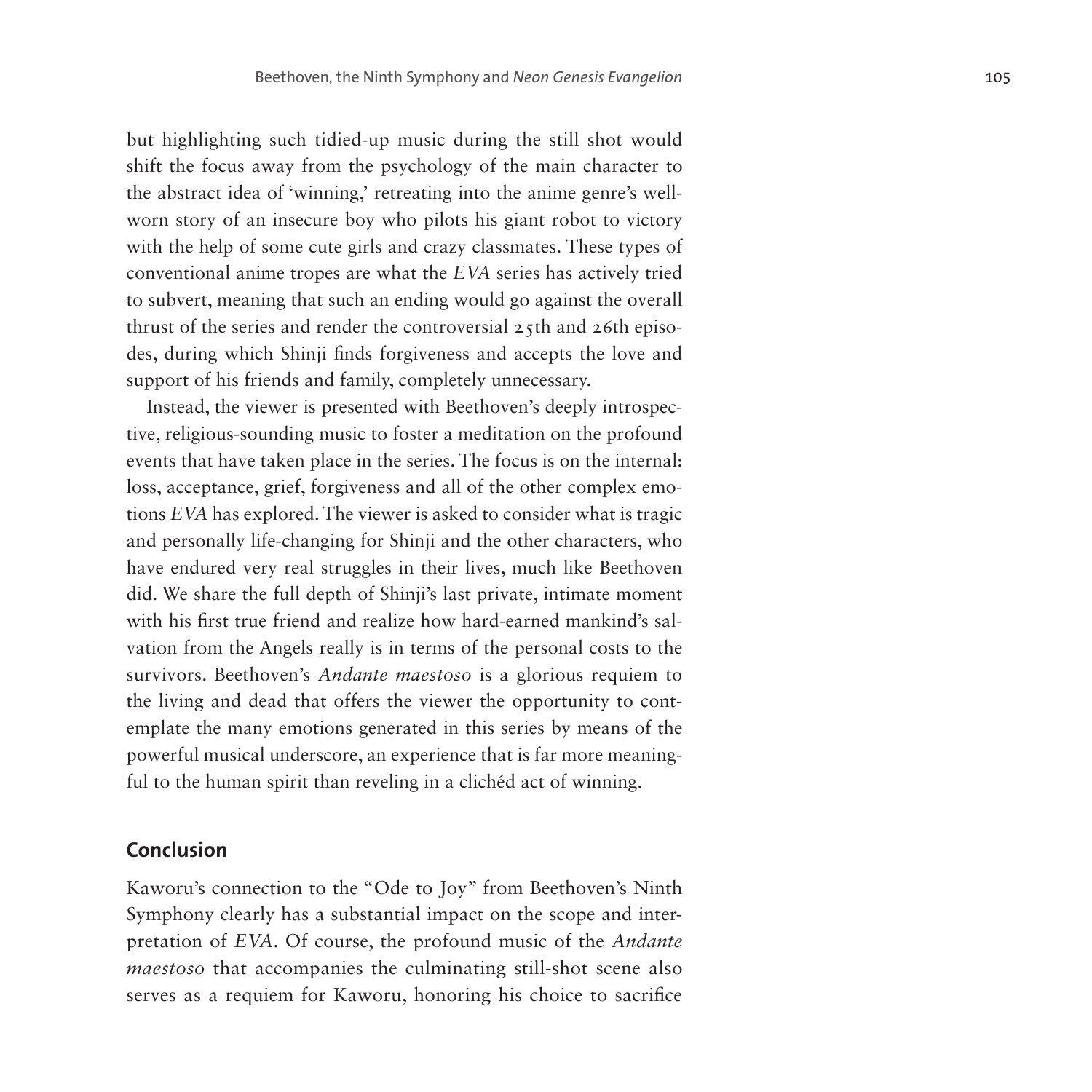his life for humanity in Beethovenian defiance of his destiny to be mankind's destroyer. At the moment Shinji makes the choice to kill his friend, the still shot suddenly cuts to a black screen and the music stops jarringly mid-measure, revealing Kaworu's fate to the viewer before witnessing his decapitated head splashing into the liquid covering the floor of the underground chamber where the final battle took place.

To return briefly to an idea mentioned earlier, Kaworu often seems to be aware of the viewer, and his manipulation of the "Ode to Joy" is part of this perception. As a music maker, Kaworu has the ability to communicate ideas and emotions that cannot be expressed in words or images, allowing him to transcend the borders of the narrative and reach the viewer in a uniquely powerful way. When Kaworu is introduced in the crater lake scene, he manipulates the division between the viewer's world and the narrative world by addressing the camera directly when it assumes Shinji's point of view, appearing to ask the viewer if they agree that the "Ode to Joy" is the greatest human creation. Later in the NERV military headquarters, Kaworu appears to address the viewer again when asking if Shinji was waiting for him and does the same a third time in the final battle scene, looking directly into the camera to make important philosophical statements about the nature of human life and to tell Shinji that knowing him has made his life meaningful.

Kaworu has been given the privilege of speaking directly to the viewer and, in doing so, has been granted a seemingly directorial power to manipulate the border between the narrative world and the viewer's world. He can also traverse the diegetic and non-diegetic musical realms, enacting a process of musical replacement to express the intensity of his search for companionship. When Shinji is shown listening to the "Ode to Joy" on his headphones, it is possible to interpret this act as something willed by Kaworu, who has used his directorial ability to control the music to which Shinji listens. Kaworu does not comment on hearing his favorite piece streaming out of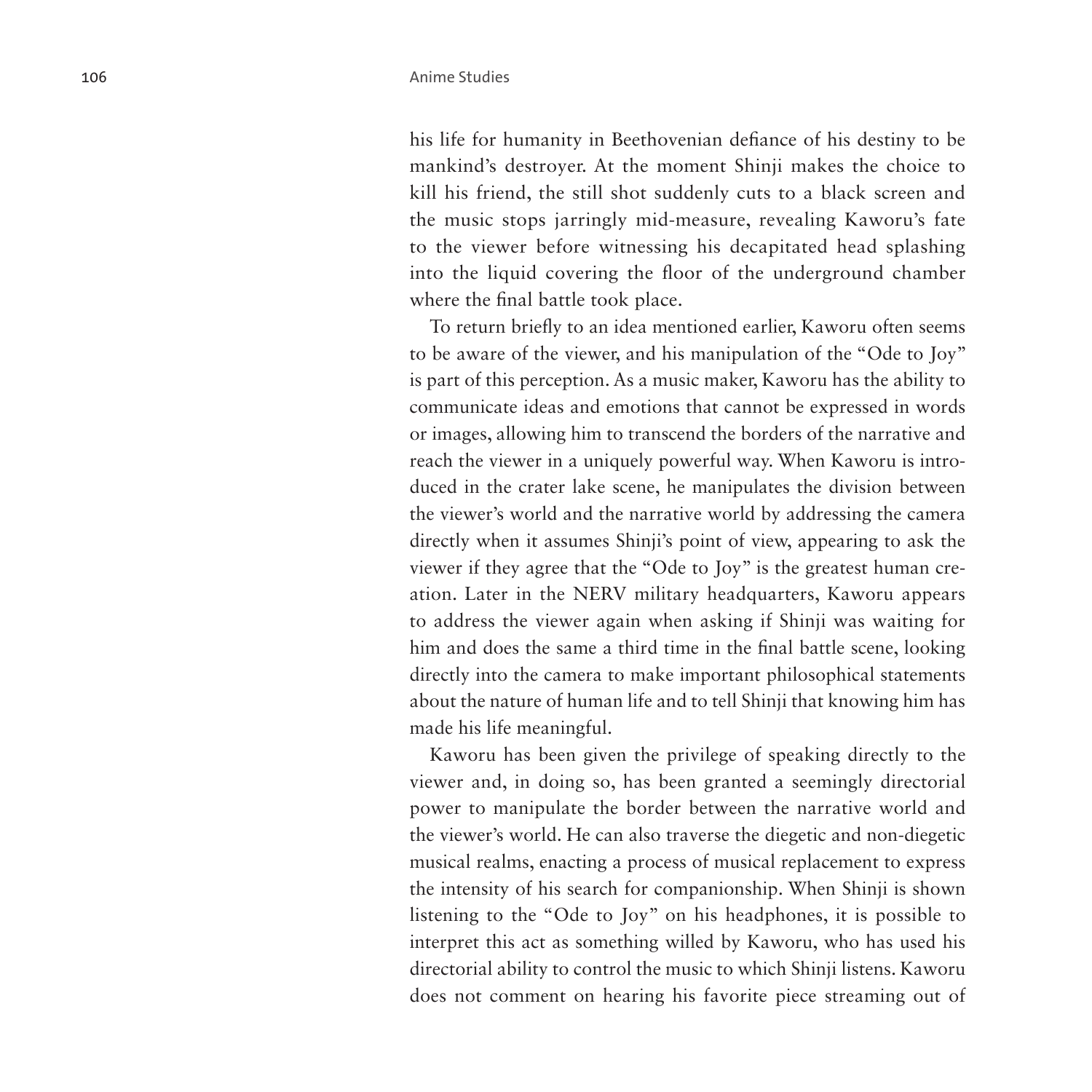Shinji's headphones, as if he already knew what Shinji was listening to because he had chosen the music himself.

A similar form of musical replacement occurs in the final battle, where Sagisu's original score, with its tried-and-true battle music heard in almost every previous episode, is completely absent because Kaworu has crossed the boundary between musical realms and replaced the non-diegetic music of the viewer with his beloved "Ode to Joy," essentially dictating his own requiem. The *Andante maestoso* takes on a fascinating character when understood as the music selected by Kaworu for his own death, resulting in a quiet, reflective end, rather than a heroic finale. Finally, connecting Kaworu to the "Ode to Joy" allows him to spread his Beethovenian spirit widely inside and outside the *EVA* world. Like Beethoven himself, whose life and death empowered the next generation of composers to write music inspired by their personal convictions rather than societal expectations, Kaworu's death passes the Beethovenian torch to Shinji and to the viewer, asserting the seasonally driven, *Daiku*-inspired message to stay true to your beliefs and find people to support you in your struggles on your path to rejuvenation.

The decision to accompany the 24th episode of *EVA* with a single piece of music is certainly a unique, one-of-a-kind phenomenon in anime, but the use of Western classical music itself is a common technique employed regularly by anime directors. A wide range of Western classical pieces appear in anime, spanning a range of almost 300 years from the Baroque masters Antonio Vivaldi and J. S. Bach, to the stark modernism of Dmitri Shostakovich in the 20th century. Naturally, the viewer expects to hear a wide variety of music drawn from this repertoire in anime about music schools and conservatories—*Nodame Cantabile*, *Hibike!Euphonium*, *Your Lie in April*, *Kids on the Slope*—or in anime concerning ballet or ice skating—*Princess Tutu*, *Yuri on Ice*—where the presence of Western classical music forms are an important part of authenticating the diegetic soundworld of the narrative, but this music is also heard in many genres of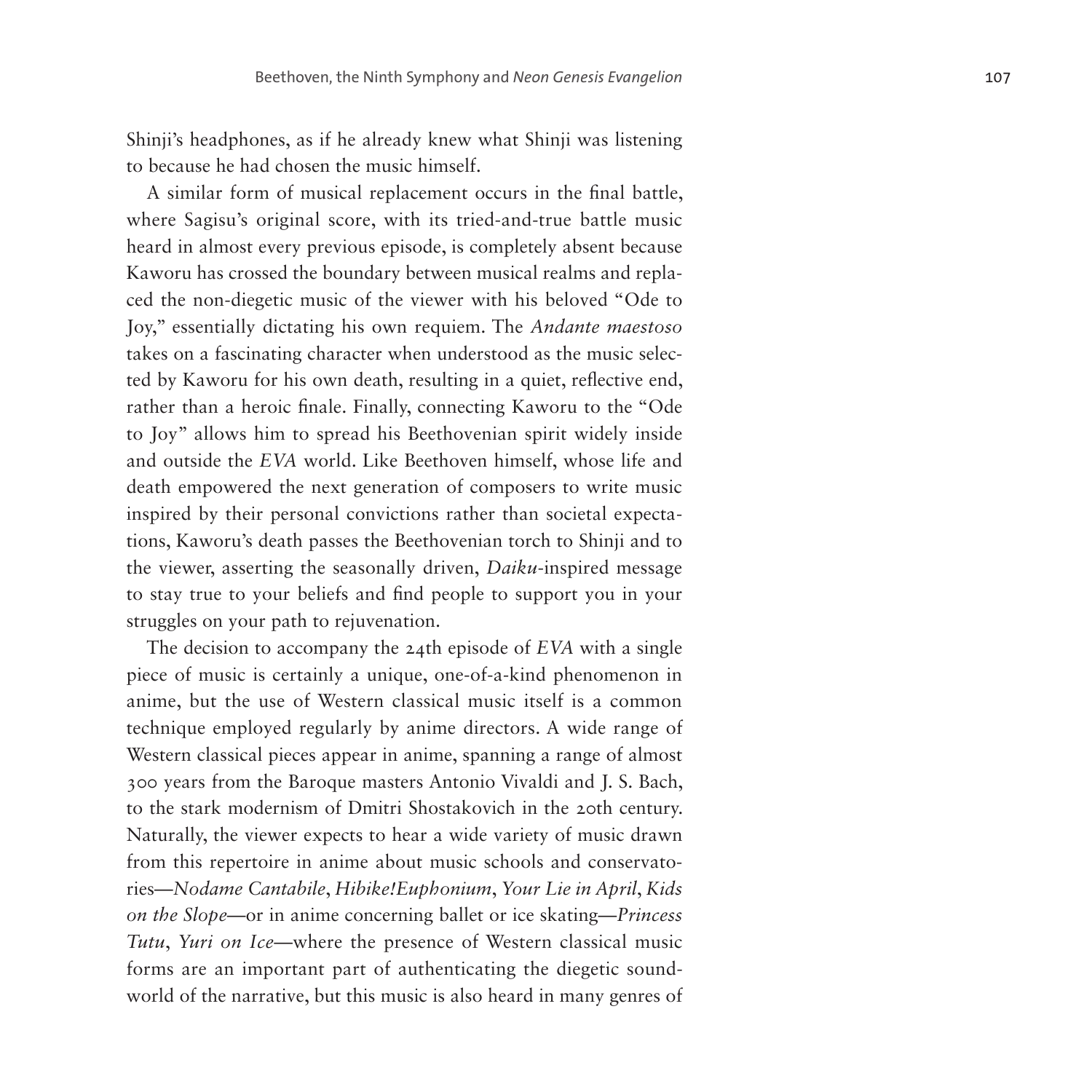anime (even pornographic anime!) that are not related specifically to music in any way. The "Ode to Joy," for instance, features prominently as an important expressive element in *Psycho-Pass*, *Tokyo Godfathers* and *Gunslinger Girls*, to name a few of the more notable anime from the many available examples. Anime directors often elect to use pieces of pre-existing music in their works, drawing from Western classical music, jazz, pop, rock, religious pieces and folk music just as often as they choose pieces from Japanese folk, traditional and popular music sources. The decision to use pre-existing music in anime is a meaningful act that necessitates special attention to the director's artistic intent. By making use of the extramusical associations connected to the life, history and culture of the piece outside of the anime, the director can impose a multilayered meaning rich with complexity on the images and the narrative that adds powerfully to the viewer's experience, enriching the art that is anime and the viewer's interpretation of it.

#### **References**

- Anderson, L. (2016). Beyond Figures of the Audience: Towards a Cultural Understanding of the Film Music Audience. *Music, Sound, and the Moving Image*,  $I \circ (I)$ ,  $25 - 5I$ .
- Brasor, P. (2010, 24 December). Japan Makes Beethoven's Ninth No. 1 for the Holidays. *The Japan Times Online*. Retrieved from: [https://www](https://www.japantimes.co.jp/culture/2010/12/24/music/japan-makes-beethovens-ninth-no-1-for-the-holidays/) [.japantimes.co.jp/culture/2010/12/24/music/japan-makes-beethovens](https://www.japantimes.co.jp/culture/2010/12/24/music/japan-makes-beethovens-ninth-no-1-for-the-holidays/) [-ninth-no-1-for-the-holidays/](https://www.japantimes.co.jp/culture/2010/12/24/music/japan-makes-beethovens-ninth-no-1-for-the-holidays/)
- Brown, R. S. (1994). *Overtones and Undertones: Reading Film Music*. Berkeley, CA: University of California Press.
- Candaele, K. (Producer and Director). (2013). *Following the Ninth: In the Footsteps of Beethoven's Final Symphony* [Motion Picture]. Venice, CA: Battle Hymns Productions, LLC.

\_\_\_\_\_\_\_ & Mitchell, G. (2012). *Journeys with Beethoven: Following the Ninth, and Beyond*. New York: Sinclair Books.